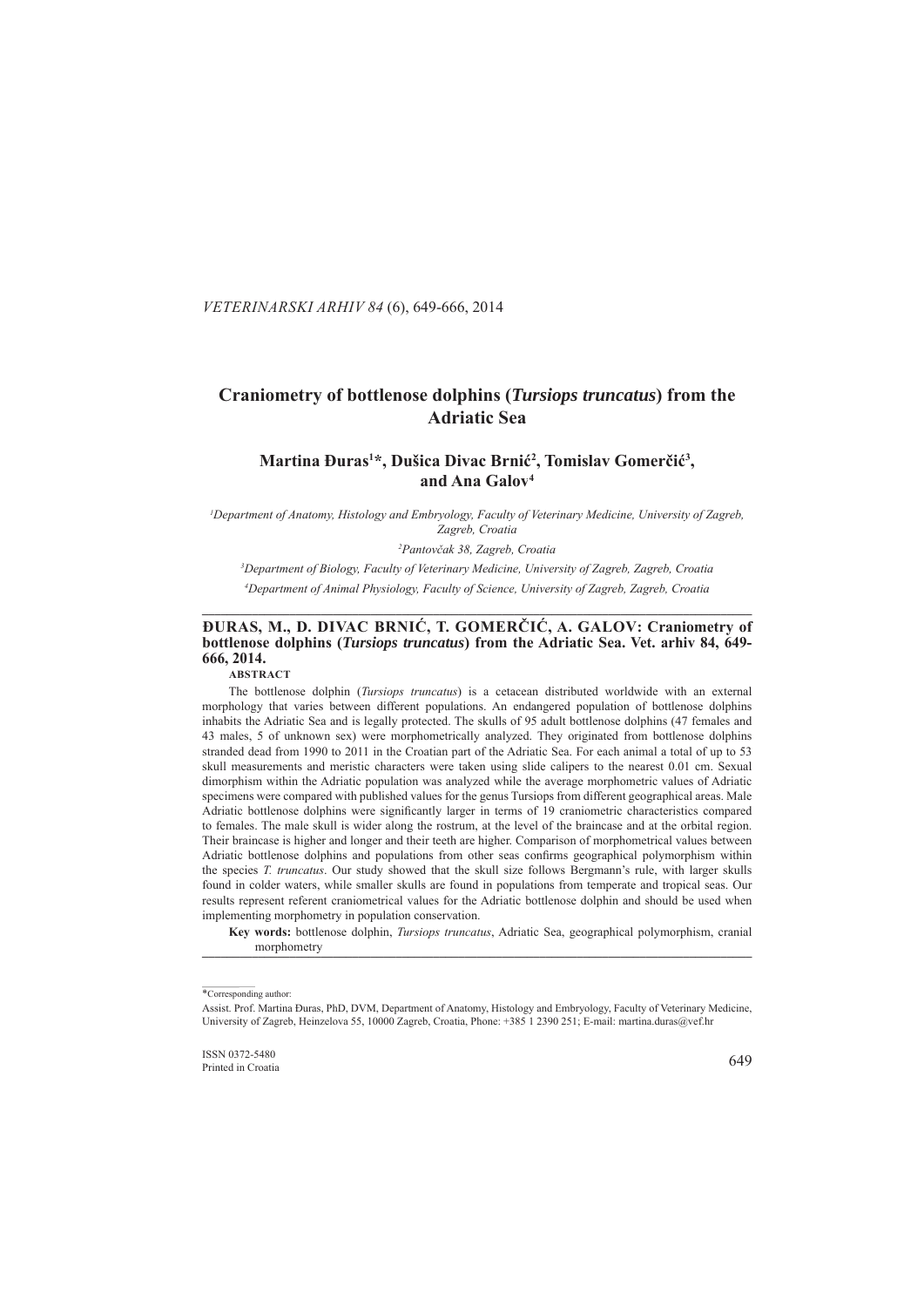## **Introduction ntroduction**

The bottlenose dolphin (*Tursiops truncatus*) is a widely distributed cetacean; its range includes tropical and temperate zones of all oceans and peripheral seas. The genus Tursiops is polymorphic; at least 20 nominal species have been described in the past, based on systematic work that involved relatively small samples and restricted geographic areas (MEAD and POTTER, 1990). Only two forms are recognized today as separate species within the genus Tursiops: the widespread bottlenose dolphin (*T. truncatus*) and the distinctive indo-pacific bottlenose dolphin (*Tursiops aduncus*) found in the coastal waters of the tropical and subtropical Indian Ocean. Apparent morphological differentiation between the two forms and phylogenetic analysis of the mtDNA separated *T. aduncus* well from *T. truncatus* (ROSS, 1977; RICE, 1998; WANG et al., 1999; REEVES et al., 2002). CHARLTON-ROBB et al. (2011) proposed a new species, the burrunan dolphin (*Tursiops australis* sp. nov.) endemic to southern and south-eastern Australia. In addition, the Black Sea bottlenose dolphins are considered a separate subspecies (*Tursiops truncatus ponticus*) due to their morphological and genetic divergence (VIAUD-MARTINEZ et al., 2008). Furthermore, in some parts of the world inshore and offshore *T. truncatus* populations are differentiated although they live in close proximity. They differ in distribution, overall size, skull morphology, food habits and parasite burden (MEAD and POTTER, 1990). HOELZEL et al. (1998) also confirmed their genetic differentiation. Despite the above mentioned differences, subspecific designations are best avoided (RICE, 1998; REEVES et al., 2002). Genetic analysis, based on microsatellite DNA and mitochondrial DNA (mtDNA), revealed a significant differentiation between Atlantic and Mediterranean bottlenose dolphin populations, suggesting restricted gene flow for both males and females (NATOLI et al., 2004). Further genetic investigation identified a bottlenose dolphin population boundary between the western and eastern basins of the Mediterranean Sea and the boundary separating the Mediterranean and Black Seas. These boundaries coincide with transitions between habitat regions (NATOLI et al., 2005).

The skulls are the best represented bony remains from specimens stranded dead (LIEBIG et al., 2003), and many skull bones show variations in size and shape, depending on ontogeny, sex and geographic location (TURNER and WORTHY, 2003). Hence, skulls give valuable insights into the living fauna (LIEBIG et al., 2003), and they are used for separation of species and populations. Therefore, craniometry gives concrete values that may aid in identification of the type for each population (TURNER and WORTHY, 2003). Up to date, craniometrical data for the genus Tursiops exist for populations from the North Sea and British shores (ROSS, 1977; ROBINEAU and VELY, 1997), North Atlantic (HERSH et al., 1990; VIAUD-MARTINEZ et al., 2008), African waters (ROBINEAU and VELY, 1997; WANG et al., 2000) Australian waters (CHARLTON-ROBB et al., 2011), eastern North Pacific (WALKER, 1981), Chinese waters (WANG et al., 2000), Black Sea (VIAUD-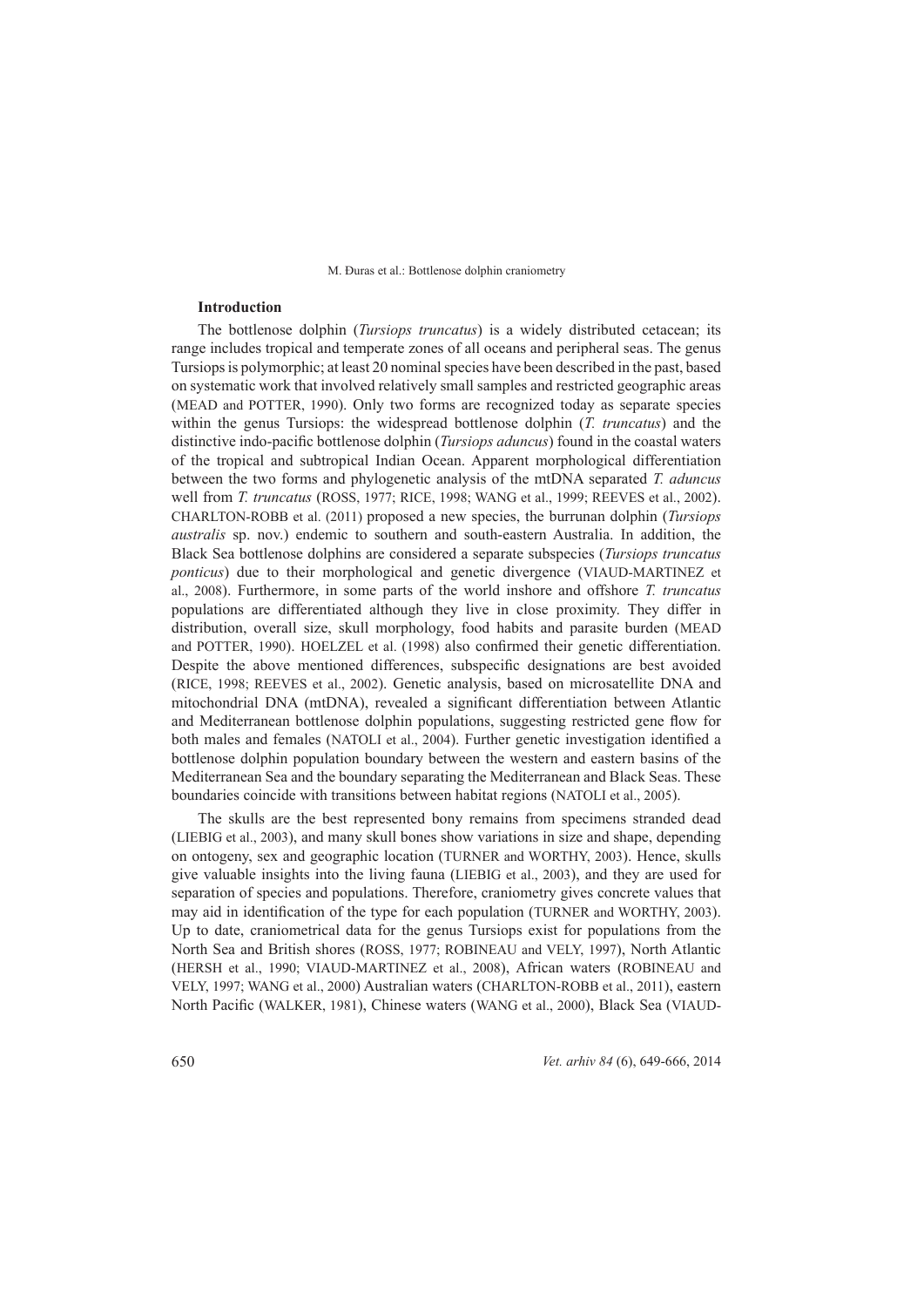MARTINEZ et al., 2008) and Mediterranean Sea (VIAUD-MARTINEZ et al., 2008; SHARIR et al., 2011). Despite some differences in the methodology, the craniometric values from different studies are easily comparable, because they mostly follow the standard cranial measurements proposed by PERRIN (1975).

A population of bottlenose dolphins inhabits the Adriatic Sea. It is considered t endangered and is a legally protected species in Croatia. Only one morphotype has been recognized in Croatian waters (ĐURAS GOMERČIĆ, 2006) and genetic analysis did not reveal population structuring (GALOV et al., 2011). Our study analyzes Adriatic bottlenose dolphin craniometry, in the context of world-wide bottlenose dolphin morphology. It is a study on bottlenose dolphin geographic variations that may aid regional conservation of this endangered species.

### **Materials and methods aterials**

The skulls of 95 adult bottlenose dolphins (47 females and 43 males, 5 of unknown sex) were morphometrically analyzed. They originated from dissected bottlenose dolphins stranded dead from October 1990 to October 2011 in the Croatian part of the Adriatic Sea. The skulls are hosted by the Department of Anatomy, Histology and Embryology of the Faculty of Veterinary Medicine, University of Zagreb, Croatia. In order to exclude the influence of growth rate on the mean craniometric values, we only used skulls that were mature based on the criterion of rostral fusion of the premaxillae with the maxillae (PERRIN and HEYNING, 1993). For each animal a total of up to 53 skull measurements and meristic characters compiled from PERRIN (1975), WALKER (1981), WANG et al. (2000) and ĐURAS GOMERČIĆ (2006) were obtained (Fig. 1). Measurements were taken using slide calipers to the nearest  $0.01$  cm. The age of the animals was estimated by counting growth layer groups  $(GLGs)$  in the dentine, according to HOHN et al. (1989) on teeth sections prepared according to SLOOTEN (1991). Data on body mass, total body length (TBL) and sex were obtained from dissection protocols. Sexual dimorphism within the Adriatic population was analyzed using  $t$ -test (P<0.05, P<0.01) and was accentuated through the difference ratio. The difference ratio was calculated for each measurement and represents the difference between the average male (Xmale) and female (Xfemale) values divided by the average value of specimens of both sexes (Xtotal); i.e. it was calculated through the equation (Xmale-Xfemale)/Xtotal. In order to compare bottlenose dolphin morphotypes, average morphometric values of Adriatic specimens were compared with published values for the genus Tursiops from different geographical areas using the  $t$ -test (P<0.05) (ROSS, 1977; WALKER, 1981; HERSH et al., 1990; ROBINEAU and VELY, 1997; WANG et al., 2000; VIAUD-MARTINEZ et al., 2008; SHARIR et al., 2011; CHARLTON-ROBB et al., 2011).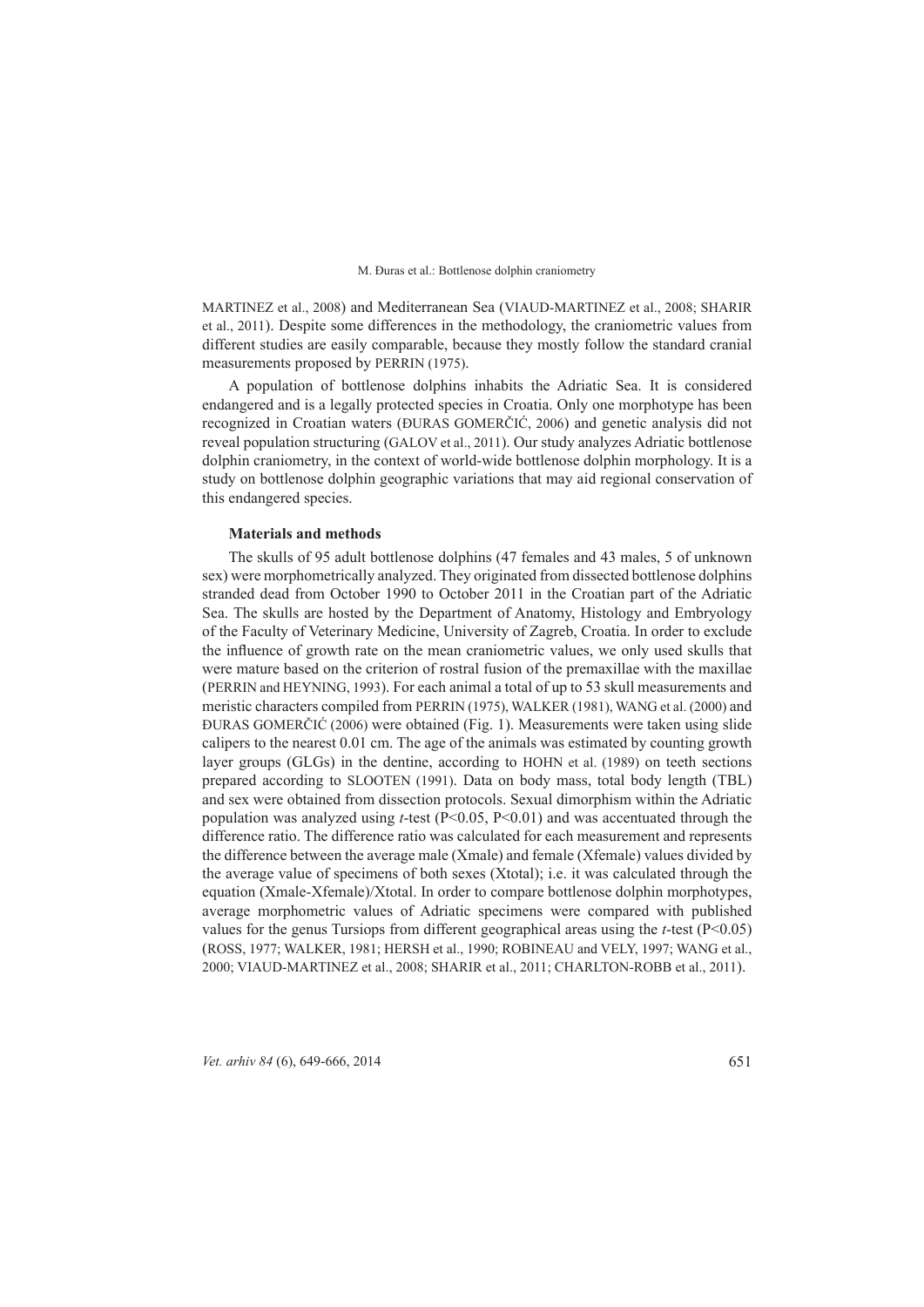

M. Đuras et al.: Bottlenose dolphin craniometry

Fig. 1. Skull measurements and meristic characters of bottlenose dolphins (*Tursiops truncatus*) used in this study: condylobasal length  $(1)$ , rostrum length  $(2)$ , rostrum width at base  $(3)$ ,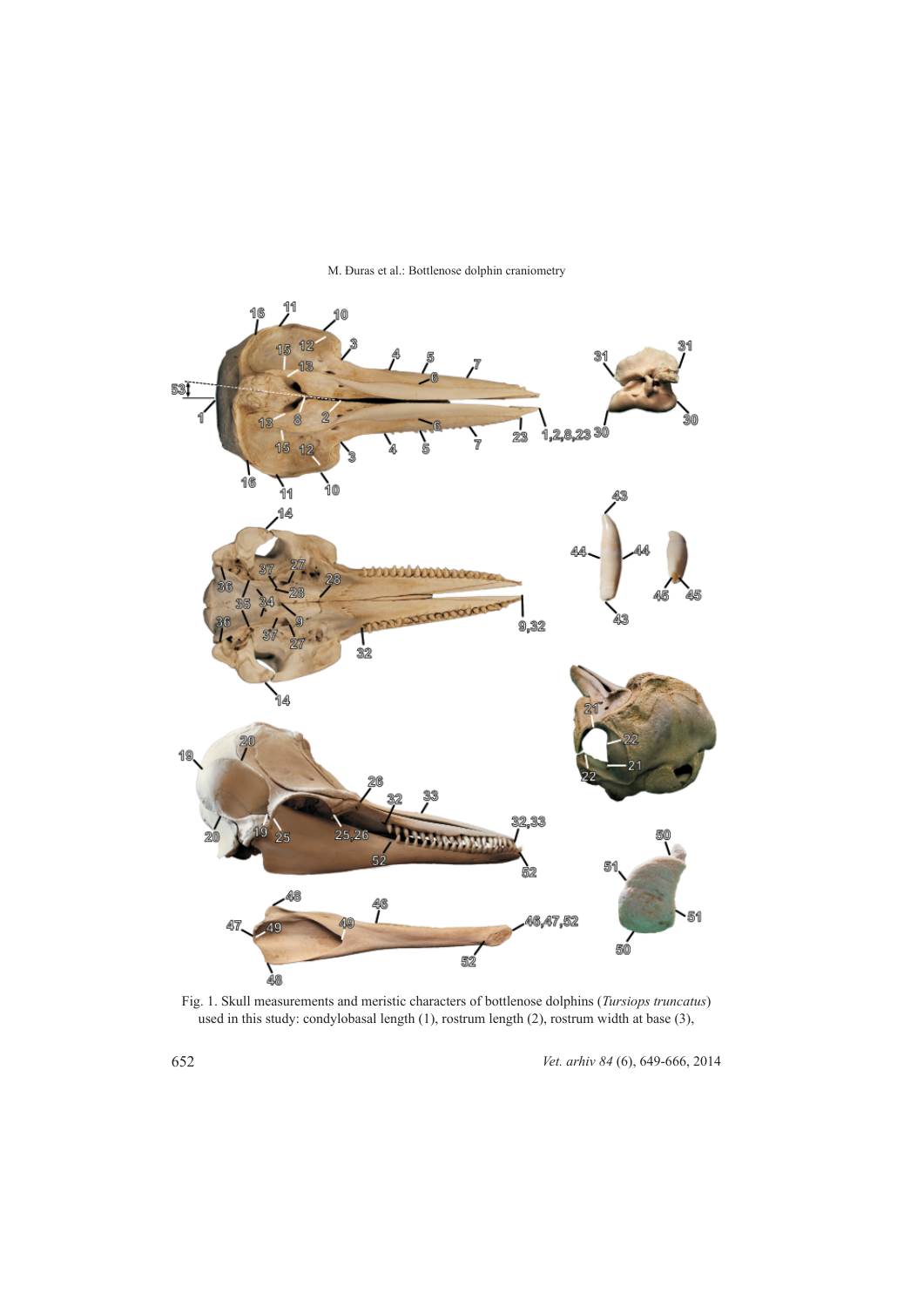rostrum width at 60 mm of the base  $(4)$ , rostrum width at half length (5), premaxillaries width at half length (6), rostrum width at  $\frac{3}{4}$  length of the base (7), rostrum tip to external nares (8), rostrum tip to internal nares  $(9)$ , greatest preorbital width  $(10)$ , greatest postorbital width  $(11)$ , least supraorbital width (12), external nares width (13), greatest width across zygomatic process of squamosal  $(14)$ , greatest width of premaxillaries  $(15)$ , greatest parietal width  $(16)$ , vertical external height of braincase from midline of basispheniod to summit of supraoccipital, without supraoccipital crest  $(17)$ , internal length of braincase from hindmost part of occipital condyles to foremost part of cranial cavity  $(18)$ , greatest length of posttemporal fossa  $(19)$ , greatest width of posttemporal fossa (20), major diameter of left temporal fossa (21), minor diameter of left temporal fossa  $(22)$ , projection of premaxillaries beyond maxillaries  $(23)$ , distance from foremost end of nasals to hindmost part of margin of supraoccipital crest (24), length of orbit (25), length of antorbital process of left lacrimal  $(26)$ , greatest width of internal nares  $(27)$ , greatest length of left pterygoid (28), greatest width of anterior overhang of supraoccipital crest (29), greatest length of bulla of tympanoperiotic (30), greatest length of periotic of tympanoperiotic (31), length of upper left tooth row (32), tip of rostrum to the apex of the premaxillary convexity (33), width of the caudoventral edge of vomer  $(34)$ , width of alisphenoid at the suture with the basisphenoid  $(35)$ , greatest width of basisphenoid at articular facetes for hyoid  $(36)$ , greatest width of pterygoids  $(37)$ , alveolar tooth width measured at middle of the rostrum  $(38)$ , upper left number of teeth counted as number of teeth alveoli (39), upper right number of teeth counted as number of teeth alveoli (40), lower left number of teeth counted as number of teeth alveoli (41), lower right number of teeth counted as number of teeth alveoli (42), greatest tooth height (43), greatest tooth width  $(44)$ , greatest width of biggest tooth pulp cavity  $(45)$ , lower left tooth row length  $(46)$ , greatest length or ramus  $(47)$ , greatest height of ramus  $(48)$ , length of mandibular fossa  $(49)$ , greatest height of mandibular condyle  $(50)$ , greatest width of mandibular condyle  $(51)$ , length of mandibular symphysis  $(52)$ , skull asymmetry  $(53)$ .

### **Results**

*Sexual differences in cranial morphometry of Adriatic bottlenose dolphins. Skulls* determined as cranially mature, based on the criterion of rostral fusion, originated from 5 to 26 year old females and from 6 to 28 year old males. Significant differences between the sexes ( $P<0.05$ ,  $P<0.01$ ) were found in body mass, total body length, and 19 cranial measurements (Table 1). Cranially mature, male Adriatic bottlenose dolphins are on average  $3.3\%$  longer and up to  $11.8\%$  heavier than females. The most noticeable craniometrical differences between males and females concern the rostrum. Along its length the rostrum is significantly wider in males (measurements 4, 5 and 7). The male premaxillae appear wider in their rostral part (6), with an average of  $4.91 \pm 0.40$  cm in males and  $4.64 \pm 0.35$  cm in females; but also caudally at the level of the braincase (15). The premaxillaries project beyond the maxillaries  $(23)$  by an immense  $20.8\%$  more in males (1.77  $\pm$  0.43 cm) than in females (1.44  $\pm$  0.57 cm). The width of the male skull is greater at the orbital region  $(10, 11, 12)$  and ventrally across zygomatic processes of the squamosals  $(14)$ . The braincase of males is higher  $(17)$  and longer  $(18)$ . The temporal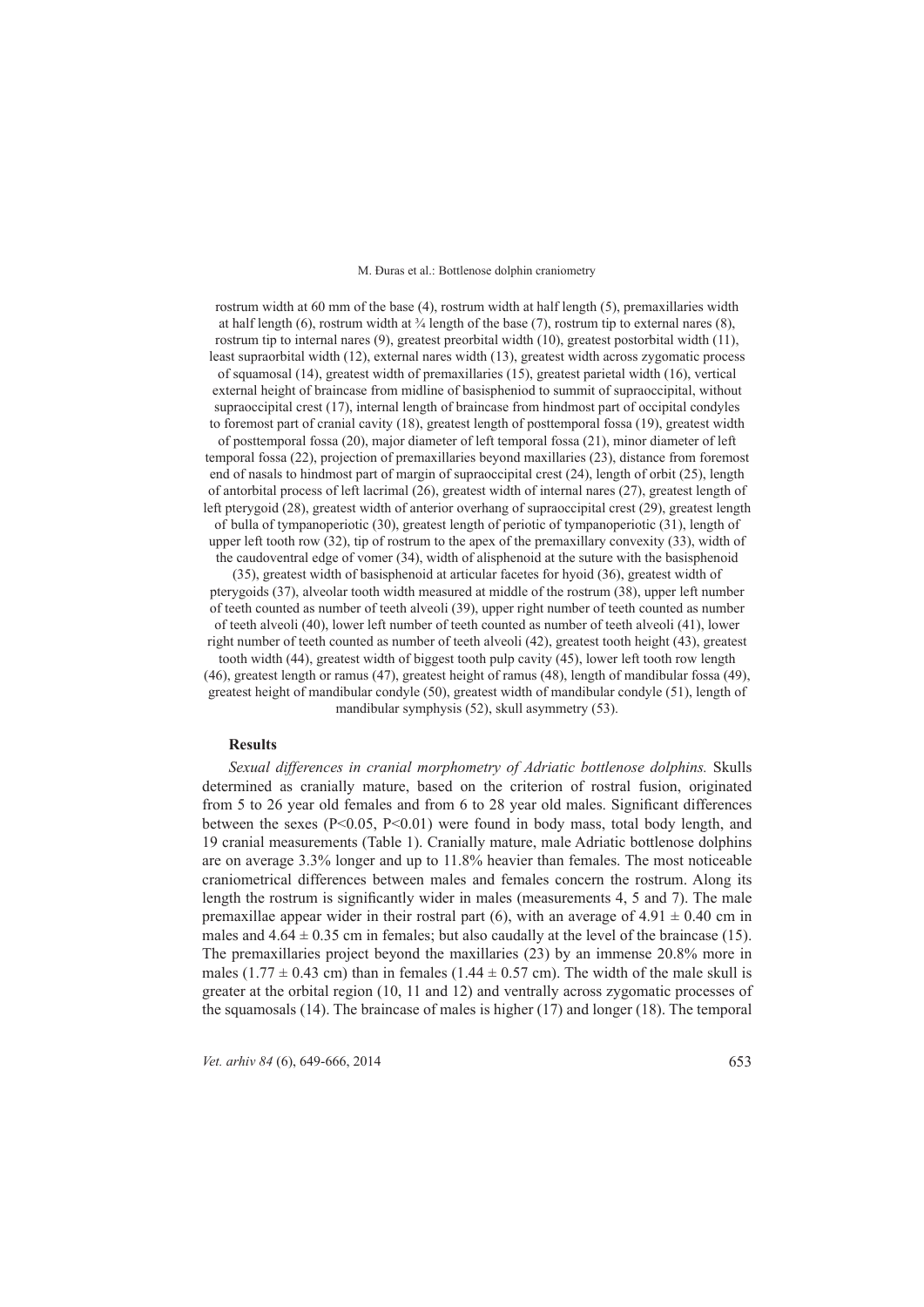fossa proper (22) is 5.7% wider in males (5.40  $\pm$  0.48 cm) than females (5.11  $\pm$  0.54 cm). Another extensive difference is at the junction between the nasals  $(24)$ , which is 10.7% longer in males (5.22  $\pm$  0.81 cm), while the average length in females is 4.69  $\pm$  0.83 cm. The antorbital process of the lacrimal (26) is  $5.60 \pm 0.42$  cm long in males and  $5.16 \pm 0.16$ 0.58 cm in females. Males have a longer pteryoid  $(28)$ . The alveoli are 7.7% wider  $(38)$ in males (1.18  $\pm$  0.15 cm), compared to alveolar width in females (1.09  $\pm$  0.12 cm). The teeth (43) in males (3.43  $\pm$  0.28 cm) are higher as well. The mandibular condyles (51) are by 7.5% wider in males  $(3.00 \pm 0.31 \text{ cm})$ .

|                   |    | Total<br>(males, females and<br>unknown sex) |    | Males                                    |    | Females                                  |                      |
|-------------------|----|----------------------------------------------|----|------------------------------------------|----|------------------------------------------|----------------------|
|                   | N  | Measurement<br>(cm)                          | N  | Measurement<br>(cm)                      | N  | Measurement<br>(cm)                      | Difference<br>$(\%)$ |
| Body mass<br>(kg) | 75 | $204.56 \pm 52.39$<br>$(110.0 - 324.0)$      | 40 | $215.86 \pm 59.32$<br>$(110.0 - 324.0)$  | 35 | $191.64 \pm 40.19$<br>$(119.0 - 298.0)$  | 11.8*                |
| Age (year)        | 84 | $16.58 \pm 5.95$<br>$(5.0 - 28.0)$           | 39 | $16.62 \pm 6.07$<br>$(6.0 - 28.0)$       | 44 | $16.57 \pm 5.97$<br>$(5.0 - 26.0)$       | 0.3                  |
| TBL               | 88 | $274.82 \pm 21.19$<br>$(200.0 - 322.0)$      | 42 | $280.40 \pm 22.07$<br>$(215.0 - 322.0)$  | 45 | $271.27 \pm 16.25$<br>$(210.0 - 299.0)$  | $3.3*$               |
| 1/TBL             |    | $0.1867 \pm 0.0246$                          | 38 | $0.1865 \pm 0.0136$<br>$(0.164 - 0.219)$ | 42 | $0.1901 \pm 0.0103$<br>$(0.176 - 0.223)$ | $-1.9$               |
| $\mathbf{1}$      | 84 | $51.54 \pm 2.04$<br>$(45.3 - 56.0)$          | 39 | $51.90 \pm 2.09$<br>$(45.7 - 55.2)$      | 42 | $51.35 \pm 1.86$<br>$(45.3 - 56.0)$      | 1.1                  |
| $\overline{2}$    | 86 | $29.00 \pm 1.48$<br>$(24.1 - 31.8)$          | 40 | $29.11 \pm 1.65$<br>$(24.1 - 31.8)$      | 43 | $29.03 \pm 1.21$<br>$(25.5 - 31.5)$      | 0.3                  |
| 3                 | 94 | $13.13 \pm 0.82$<br>$(10.5 - 15.2)$          | 43 | $13.29 \pm 0.75$<br>$(11.4 - 14.5)$      | 46 | $13.07 \pm 0.80$<br>$(10.5 - 15.2)$      | 1.6                  |
| $\overline{4}$    | 91 | $10.13 \pm 0.68$<br>$(8.0 - 11.7)$           | 41 | $10.42 \pm 0.62$<br>$(8.6 - 11.7)$       | 45 | $9.94 \pm 0.51$<br>$(8.2 - 10.8)$        | $4.8**$              |
| 5                 | 84 | $8.62 \pm 0.62$<br>$(7.1 - 10.9)$            | 40 | $8.84 \pm 0.58$<br>$(7.6 - 10.9)$        | 41 | $8.45 \pm 0.57$<br>$(7.1 - 9.6)$         | $4.5**$              |
| 6                 | 86 | $4.77 \pm 0.41$<br>$(3.9 - 5.6)$             | 40 | $4.91 \pm 0.40$<br>$(3.9 - 5.6)$         | 43 | $4.64 \pm 0.35$<br>$(4.0 - 5.5)$         | $5.7**$              |
| 7                 | 83 | $6.75 \pm 0.56$<br>$(5.5 - 8.0)$             | 40 | $6.94 \pm 0.47$<br>$(5.8 - 7.9)$         | 41 | $6.58 \pm 0.60$<br>$(5.5 - 8.0)$         | $5.3**$              |

Table 1. Body mass, age, total body length (TBL) and 53 craniometric measurements (in cm) of adult bottlenose dolphins from the Adriatic Sea.

For each measurement mean, standard deviation, minimal and maximal values are presented. Significant difference (P) between the sexes is marked \* (P<0.05) and \*\* (P<0.01) in the difference ratio (%) column. Greater average values in females are marked -.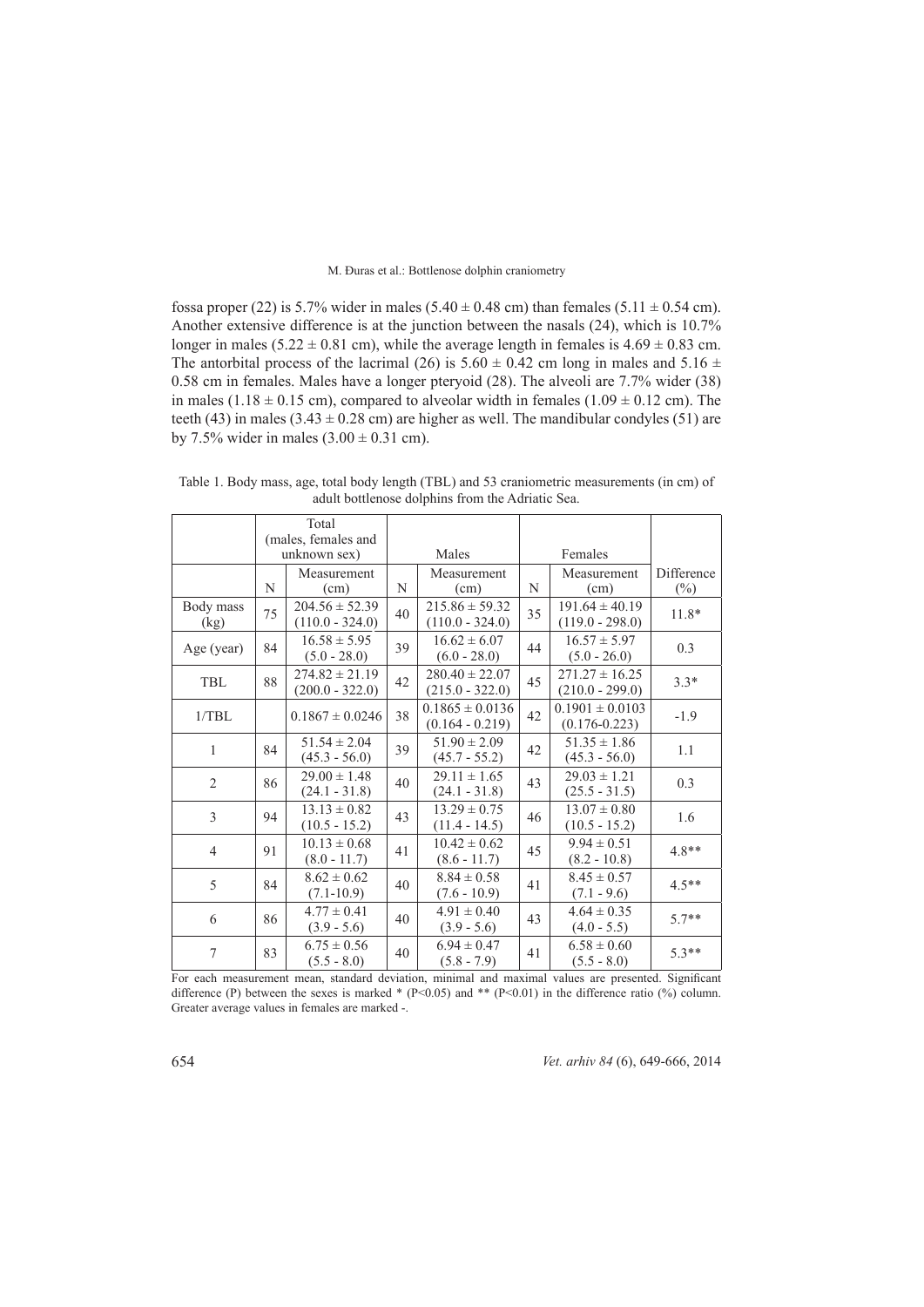|         |    | Total<br>(males, females and        |    |                                     |    |                                     |                      |
|---------|----|-------------------------------------|----|-------------------------------------|----|-------------------------------------|----------------------|
|         |    | unknown sex)                        |    | Males                               |    | Females                             |                      |
|         | N  | Measurement<br>(cm)                 | N  | Measurement<br>(cm)                 | N  | Measurement<br>(cm)                 | Difference<br>$(\%)$ |
| $\,8\,$ | 86 | $34.47 \pm 1.68$<br>$(29.2 - 37.5)$ | 40 | $34.56 \pm 1.87$<br>$(29.2 - 37.5)$ | 43 | $34.51 \pm 1.36$<br>$(30.5 - 37.0)$ | 0.1                  |
| 9       | 78 | $34.94 \pm 1.65$<br>$(29.5 - 38.0)$ | 39 | $35.09 \pm 1.75$<br>$(29.5 - 37.7)$ | 36 | $34.94 \pm 1.40$<br>$(31.2 - 38.0)$ | 0.4                  |
| 10      | 93 | $22.91 \pm 1.16$<br>$(19.0 - 25.4)$ | 43 | $23.44 \pm 1.09$<br>$(20.4 - 25.4)$ | 45 | $22.50 \pm 0.92$<br>$(19.0 - 25.0)$ | $4.1**$              |
| 11      | 92 | $25.75 \pm 1.24$<br>$(21.4 - 28.7)$ | 43 | $26.27 \pm 1.14$<br>$(22.8 - 28.7)$ | 44 | $25.37 \pm 1.02$<br>$(21.4 - 28.0)$ | $3.5**$              |
| 12      | 94 | $22.99 \pm 1.14$<br>$(19.2 - 25.5)$ | 43 | $23.47 \pm 1.05$<br>$(20.3 - 25.5)$ | 46 | $22.68 \pm 0.92$<br>$(19.3 - 25.0)$ | $3.4**$              |
| 13      | 94 | $5.74 \pm 0.29$<br>$(5.0 - 6.4)$    | 43 | $5.77 \pm 0.30$<br>$(5.0 - 6.4)$    | 46 | $5.73 \pm 0.28$<br>$(5.2 - 6.4)$    | 0.8                  |
| 14      | 89 | $25.57 \pm 1.42$<br>$(20.7 - 28.8)$ | 43 | $26.07 \pm 1.35$<br>$(23.0 - 28.8)$ | 41 | $25.25 \pm 1.15$<br>$(20.7 - 27.0)$ | $3.2**$              |
| 15      | 94 | $9.63 \pm 0.53$<br>$(8.6 - 11.0)$   | 43 | $9.77 \pm 0.57$<br>$(8.6 - 11.0)$   | 46 | $9.53 \pm 0.44$<br>$(8.6 - 10.6)$   | $2.6*$               |
| 16      | 92 | $21.00 \pm 1.00$<br>$(18.8 - 25.0)$ | 43 | $21.13 \pm 1.04$<br>$(19.6 - 25.0)$ | 44 | $20.90 \pm 0.99$<br>$(18.8 - 24.0)$ | 1.1                  |
| 17      | 91 | $15.04 \pm 0.71$<br>$(13.5 - 17.2)$ | 43 | $15.25 \pm 0.72$<br>$(13.8 - 17.2)$ | 43 | $14.87 \pm 0.62$<br>$(13.6 - 16.5)$ | $2.6**$              |
| 18      | 88 | $15.16 \pm 0.89$<br>$(13.5 - 17.1)$ | 40 | $15.44 \pm 0.98$<br>$(13.9 - 17.1)$ | 43 | $14.94 \pm 0.76$<br>$(13.5 - 16.5)$ | $3.3*$               |
| 19      | 91 | $11.46 \pm 0.79$<br>$(9.7 - 13.9)$  | 42 | $11.67 \pm 0.91$<br>$(10.2 - 13.9)$ | 44 | $11.34 \pm 0.60$<br>$(9.7 - 12.3)$  | 2.8                  |
| 20      | 91 | $8.52 \pm 0.66$<br>$(7.1 - 10.0)$   | 42 | $8.66 \pm 0.66$<br>$(7.2 - 10.0)$   | 44 | $8.44 \pm 0.62$<br>$(7.2 - 9.7)$    | 2.6                  |
| 21      | 92 | $6.76 \pm 0.56$<br>$(5.1 - 7.9)$    | 42 | $6.86 \pm 0.51$<br>$(5.8 - 7.9)$    | 45 | $6.67 \pm 0.55$<br>$(5.1 - 7.8)$    | 2.8                  |
| 22      | 92 | $5.23 \pm 0.56$<br>$(3.5 - 6.5)$    | 42 | $5.40 \pm 0.48$<br>$(4.2 - 6.5)$    | 45 | $5.11 \pm 0.54$<br>$(3.5 - 6.2)$    | $5.7**$              |
| 23      | 75 | $1.60 \pm 0.53$<br>$(0.2 - 2.8)$    | 37 | $1.77 \pm 0.43$<br>$(0.9 - 2.8)$    | 37 | $1.44 \pm 0.57$<br>$(0.2 - 2.6)$    | $20.8**$             |
| 24      | 92 | $4.98 \pm 0.84$<br>$(3.4 - 7.9)$    | 43 | $5.22 \pm 0.81$<br>$(3.8 - 7.4)$    | 44 | $4.69 \pm 0.83$<br>$(3.4 - 7.9)$    | $10.7**$             |
| 25      | 92 | $6.45 \pm 0.30$<br>$(5.4 - 7.2)$    | 43 | $6.50 \pm 0.30$<br>$(5.8 - 7.2)$    | 44 | $6.41 \pm 0.31$<br>$(5.4 - 7.0)$    | 1.3                  |

Table 1. (continued)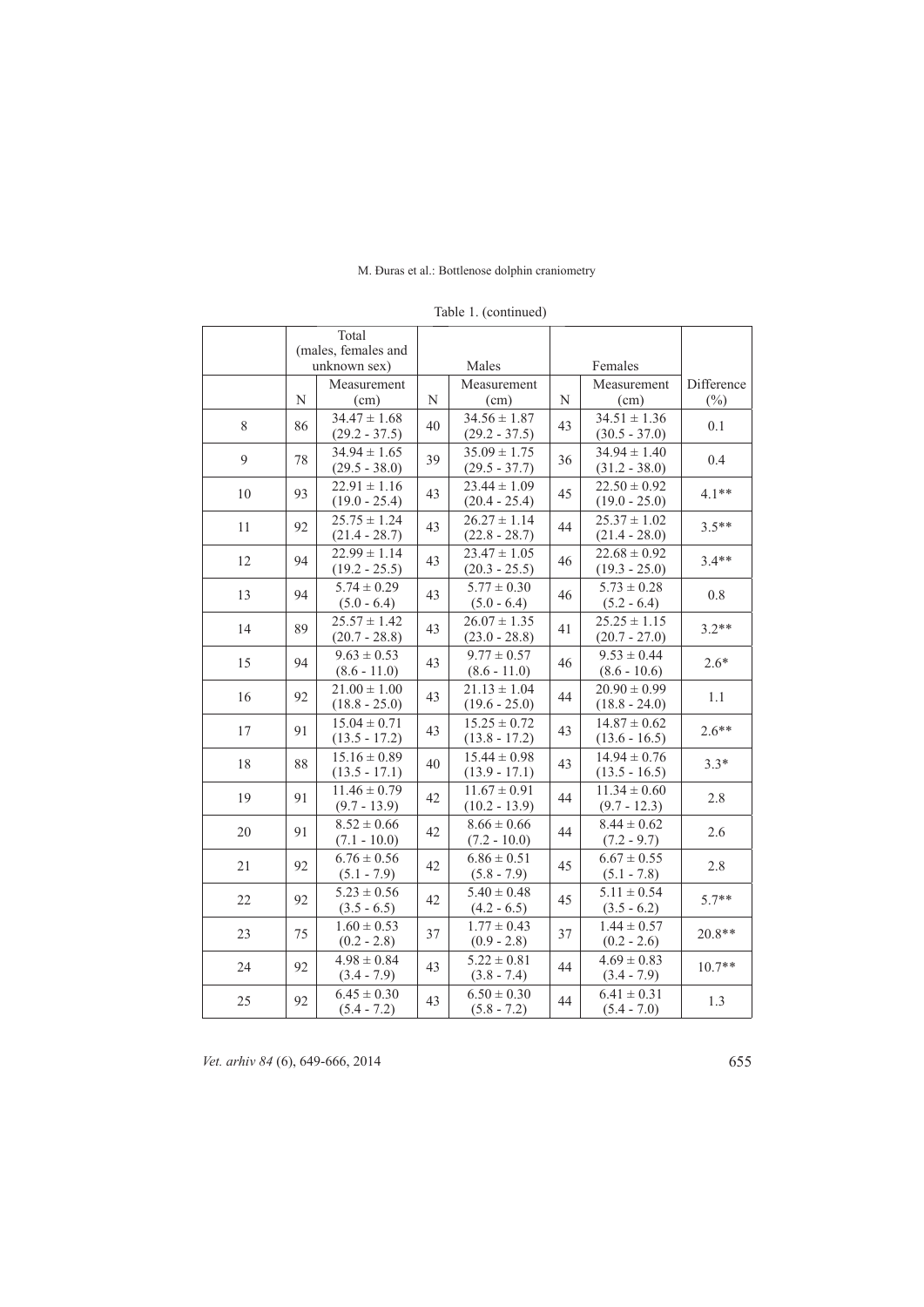|    |             | Total<br>(males, females and        |    |                                     |    |                                     |                      |
|----|-------------|-------------------------------------|----|-------------------------------------|----|-------------------------------------|----------------------|
|    |             | unknown sex)                        |    | Males                               |    | Females                             |                      |
|    | $\mathbf N$ | Measurement<br>(cm)                 | N  | Measurement<br>(cm)                 | N  | Measurement<br>(cm)                 | Difference<br>$(\%)$ |
| 26 | 93          | $5.33 \pm 0.59$<br>$(3.2 - 6.3)$    | 43 | $5.60 \pm 0.42$<br>$(4.5 - 6.3)$    | 45 | $5.16 \pm 0.58$<br>$(3.7 - 6.2)$    | $8.2**$              |
| 27 | 93          | $7.56 \pm 0.52$<br>$(6.3 - 8.9)$    | 43 | $7.63 \pm 0.53$<br>$(6.4 - 8.9)$    | 45 | $7.50 \pm 0.48$<br>$(6.3 - 8.5)$    | 1.8                  |
| 28 | 78          | $7.60 \pm 0.60$<br>$(6.4 - 9.1)$    | 41 | $7.75 \pm 0.65$<br>$(6.4 - 9.1)$    | 32 | $7.46 \pm 0.45$<br>$(6.7 - 8.4)$    | $3.8*$               |
| 29 | 92          | $2.55 \pm 1.13$<br>$(0.6 - 5.0)$    | 43 | $2.73 \pm 1.13$<br>$(1.1 - 5.0)$    | 44 | $2.30 \pm 1.07$<br>$(0.6 - 4.7)$    | 16.8                 |
| 30 | 90          | $3.85 \pm 0.14$<br>$(3.4 - 4.2)$    | 43 | $3.88 \pm 0.13$<br>$(3.6 - 4.1)$    | 43 | $3.83 \pm 0.15$<br>$(3.4 - 4.2)$    | 1.3                  |
| 31 | 90          | $3.43 \pm 0.17$<br>$(2.9 - 3.9)$    | 43 | $3.46 \pm 0.20$<br>$(2.9 - 3.9)$    | 43 | $3.41 \pm 0.14$<br>$(3.2 - 3.7)$    | 1.5                  |
| 32 | 86          | $24.22 \pm 1.33$<br>$(20.1 - 27.0)$ | 40 | $24.32 \pm 1.45$<br>$(20.1 - 26.8)$ | 43 | $24.27 \pm 1.11$<br>$(21.5 - 27.0)$ | 0.2                  |
| 33 | 85          | $16.69 \pm 1.64$<br>$(12.8 - 22.0)$ | 39 | $17.08 \pm 1.72$<br>$(12.8 - 20.3)$ | 43 | $16.47 \pm 1.45$<br>$(13.3 - 22.0)$ | 3.7                  |
| 34 | 92          | $4.24 \pm 0.70$<br>$(2.1 - 6.3)$    | 42 | $4.25 \pm 0.74$<br>$(2.1 - 6.3)$    | 45 | $4.30 \pm 0.64$<br>$(2.5 - 5.7)$    | $-1.1$               |
| 35 | 92          | $8.04 \pm 0.59$<br>$(6.5 - 9.6)$    | 42 | $8.16 \pm 0.57$<br>$(6.9 - 9.4)$    | 45 | $8.00 \pm 0.53$<br>$(6.7 - 9.6)$    | 2.0                  |
| 36 | 92          | $12.78 \pm 0.66$<br>$(10.4 - 14.4)$ | 42 | $12.85 \pm 0.62$<br>$(11.5 - 14.4)$ | 45 | $12.79 \pm 0.62$<br>$(11.0 - 14.1)$ | 0.5                  |
| 37 | 64          | $6.03 \pm 0.52$<br>$(4.2 - 7.3)$    | 35 | $6.08 \pm 0.58$<br>$(4.2 - 7.3)$    | 25 | $6.00 \pm 0.41$<br>$(5.1 - 6.6)$    | 1.3                  |
| 38 | 92          | $1.13 \pm 0.14$<br>$(0.8 - 1.7)$    | 42 | $1.18 \pm 0.15$<br>$(0.9 - 1.7)$    | 45 | $1.09 \pm 0.12$<br>$(0.8 - 1.4)$    | $7.7**$              |
| 39 | 83          | $22.55 \pm 1.38$<br>$(17.0 - 26.0)$ | 38 | $22.55 \pm 1.55$<br>$(17.0 - 26.0)$ | 43 | $22.56 \pm 1.22$<br>$(19.0 - 25.0)$ | 0.0                  |
| 40 | 81          | $22.65 \pm 1.29$<br>$(20.0 - 25.0)$ | 38 | $22.66 \pm 1.30$<br>$(20.0 - 25.0)$ | 41 | $22.61 \pm 1.26$<br>$(20.0 - 25.0)$ | 0.2                  |
| 41 | 84          | $22.05 \pm 1.42$<br>$(19.0 - 26.0)$ | 39 | $22.15 \pm 1.53$<br>$(19.0 - 26.0)$ | 44 | $21.98 \pm 1.34$<br>$(19.0 - 25.0)$ | $0.8\,$              |
| 42 | 84          | $22.02 \pm 1.54$<br>$(18.0 - 27.0)$ | 39 | $22.18 \pm 1.71$<br>$(18.0 - 27.0)$ | 44 | $21.91 \pm 1.38$<br>$(19.0 - 25.0)$ | 1.2                  |
| 43 | 83          | $3.35 \pm 0.33$<br>$(2.3 - 4.1)$    | 38 | $3.43 \pm 0.28$<br>$(2.8 - 4.1)$    | 44 | $3.28 \pm 0.35$<br>$(2.3 - 3.8)$    | $4.5*$               |

Table 1. (continued)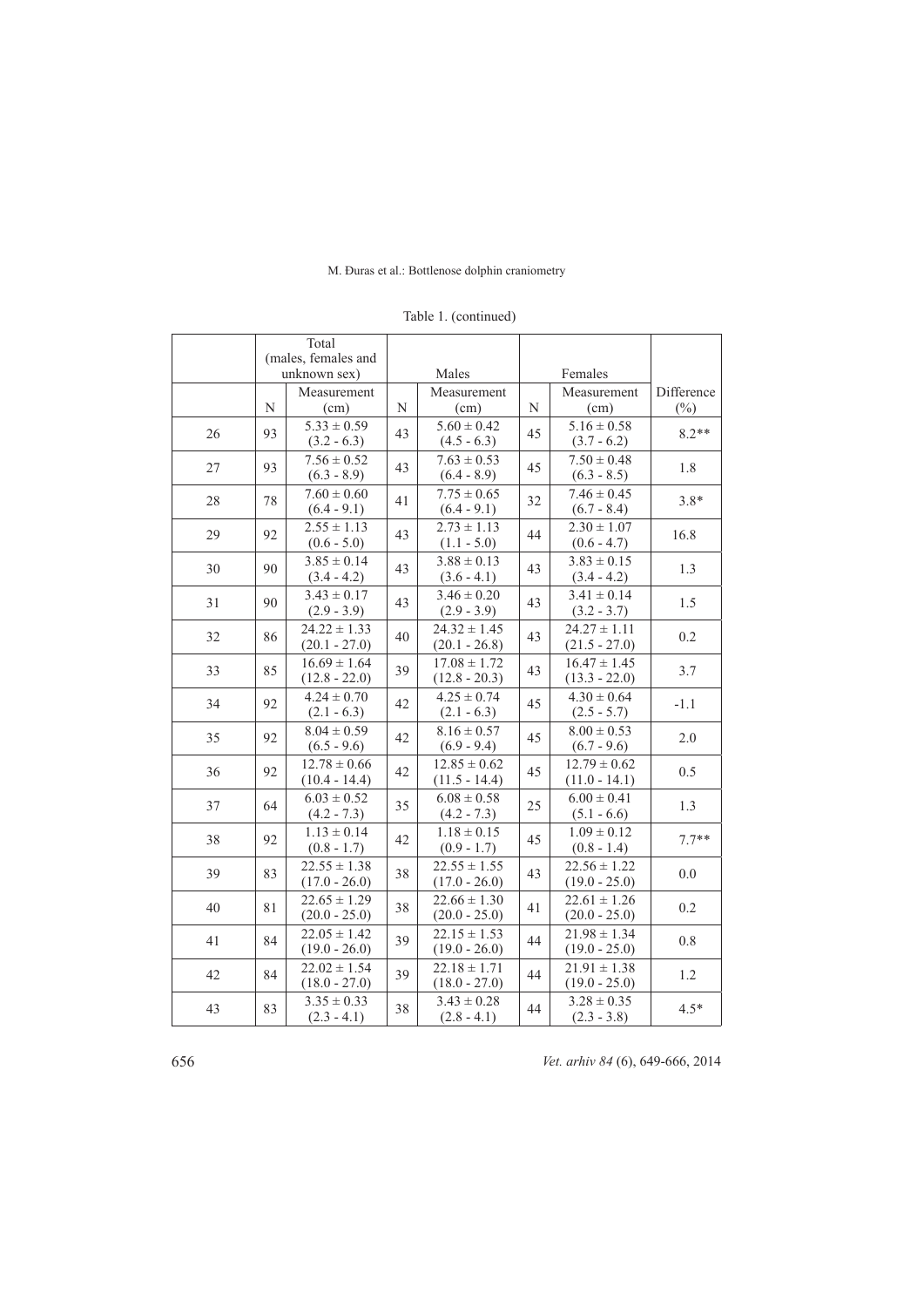|    |    | Total<br>(males, females and<br>unknown sex) |    | Males                               |    | Females                             |                      |
|----|----|----------------------------------------------|----|-------------------------------------|----|-------------------------------------|----------------------|
|    | N  | Measurement<br>(cm)                          | N  | Measurement<br>(cm)                 | N  | Measurement<br>(cm)                 | Difference<br>$(\%)$ |
| 44 | 83 | $0.82 \pm 0.08$<br>$(0.6 - 1.1)$             | 38 | $0.83 \pm 0.07$<br>$(0.6 - 0.9)$    | 44 | $0.82 \pm 0.09$<br>$(0.7 - 1.1)$    | 0.8                  |
| 45 | 83 | $0.20 \pm 0.15$<br>$(0.1 - 0.7)$             | 38 | $0.21 \pm 0.13$<br>$(0.1 - 0.6)$    | 44 | $0.18 \pm 0.16$<br>$(0.1 - 0.7)$    | 16.4                 |
| 46 | 88 | $24.29 \pm 1.40$<br>$(18.7 - 27.2)$          | 40 | $24.56 \pm 1.31$<br>$(20.6 - 27.2)$ | 45 | $24.28 \pm 1.13$<br>$(21.8 - 26.7)$ | 1.2                  |
| 47 | 88 | $44.36 \pm 1.89$<br>$(37.0 - 48.0)$          | 40 | $44.70 \pm 1.82$<br>$(39.9 - 48.0)$ | 45 | $44.34 \pm 1.43$<br>$(40.0 - 47.0)$ | 0.8                  |
| 48 | 85 | $9.78 \pm 0.45$<br>$(8.5 - 10.9)$            | 40 | $9.86 \pm 0.42$<br>$(8.6 - 10.8)$   | 42 | $9.68 \pm 0.44$<br>$(8.5 - 10.5)$   | 1.8                  |
| 49 | 89 | $14.67 \pm 0.83$<br>$(12.5 - 17.0)$          | 41 | $14.71 \pm 0.85$<br>$(12.5 - 17.0)$ | 45 | $14.70 \pm 0.82$<br>$(13.0 - 16.7)$ | 0.1                  |
| 50 | 89 | $4.12 \pm 3.44$<br>$(2.9 - 36.0)$            | 40 | $3.85 \pm 0.34$<br>$(3.2 - 4.8)$    | 45 | $4.41 \pm 4.83$<br>$(3.1 - 36.0)$   | $-13.6$              |
| 51 | 89 | $2.87 \pm 0.33$<br>$(2.0 - 3.7)$             | 40 | $3.00 \pm 0.31$<br>$(2.5 - 3.7)$    | 45 | $2.78 \pm 0.28$<br>$(2.2 - 3.4)$    | $7.5***$             |
| 52 | 87 | $6.57 \pm 0.90$<br>$(3.4 - 8.0)$             | 39 | $6.64 \pm 0.79$<br>$(4.1 - 8.0)$    | 45 | $6.69 \pm 0.74$<br>$(4.6 - 7.9)$    | $-0.8$               |
| 53 | 93 | $4.62 \pm 1.60$<br>$(2.0 - 9.0)$             | 42 | $4.79 \pm 1.69$<br>$(2.0 - 9.0)$    | 46 | $4.42 \pm 1.50$<br>$(2.0 - 8.0)$    | 7.8                  |

Table 1. (continued)

*Comparison of craniometric values of the bottlenose dolphin (Tursiops truncatus) from the Adriatic Sea with the genus Tursiops species from other seas. Craniometric* values of the Adriatic bottlenose dolphins were compared with published values of the seven most frequently used cranial measurements for the genus Tursiops. Table 2 shows the published cranial measurements of 21 Tursiops populations, with the values from the Adriatic animals placed in the center of the table. The upper part of the table contains populations whose measurements are in general lower than those of Adriatic bottlenose dolphins, while the lower part of the table represents populations with mostly higher values compared to the results from the Adriatic Sea.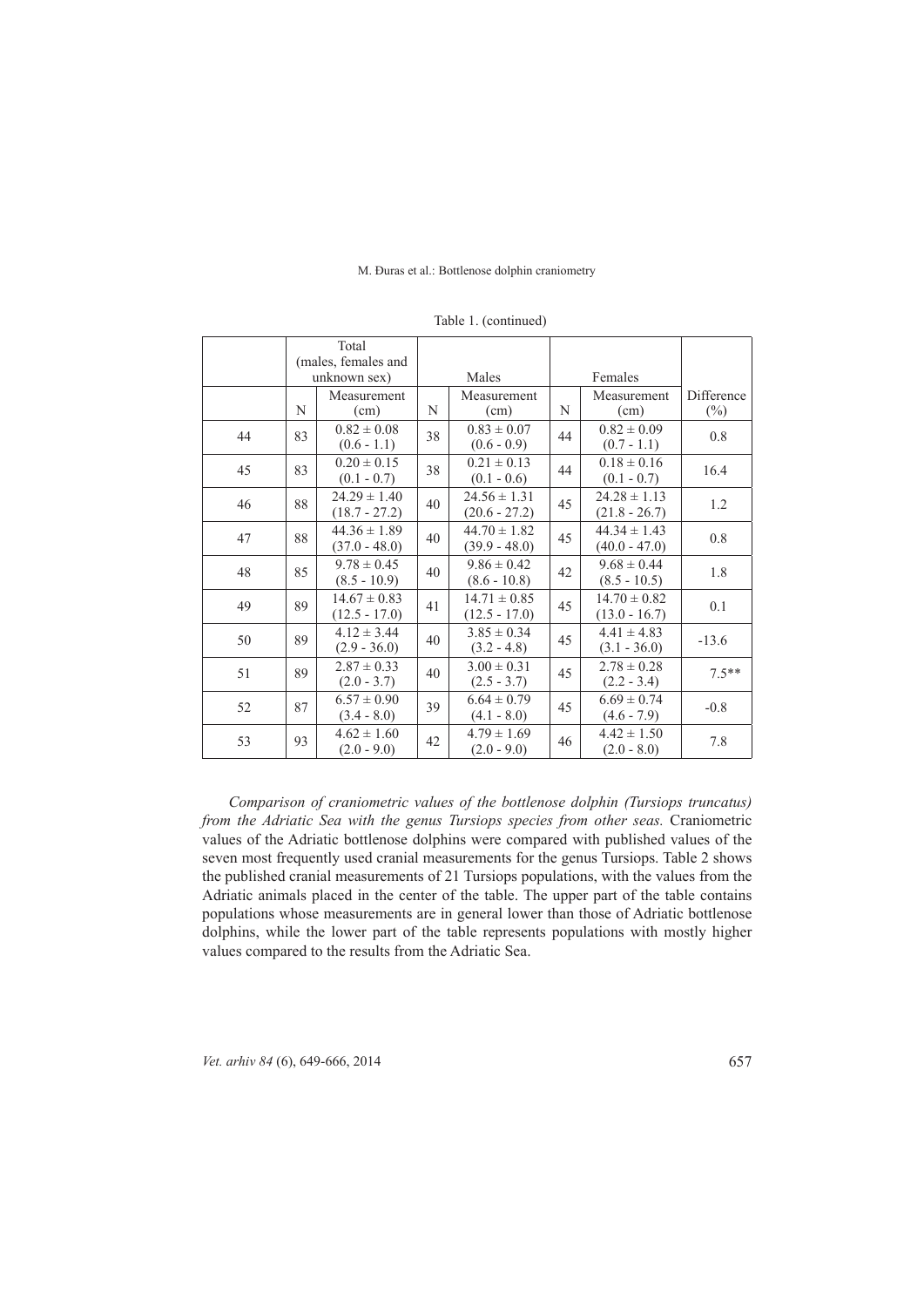|                                                                   | Number of<br>teeth-upper<br>left     | $(21.0 - 25.0)$<br>23.20<br>$N = 5$           | $24.7 \pm 1.1$<br>$N = 32$                  | $23.8 \pm 1.0$<br>$N = 33$                         |                                                  | $25.8 \pm 1.09$<br>$(0.82-0.24)$<br>$N = 33$     | $(0.0 - 25.0)$<br>$22.7 \pm 1.2$<br>$N = 28$                   | $(23.0 - 27.0)$<br>$25.2 \pm 1.1$<br>$N = 20$   | $(22.0 - 27.0)$<br>$N = 25$<br>23.88            |                                                                                                                                                                                                                                                                                                                   |
|-------------------------------------------------------------------|--------------------------------------|-----------------------------------------------|---------------------------------------------|----------------------------------------------------|--------------------------------------------------|--------------------------------------------------|----------------------------------------------------------------|-------------------------------------------------|-------------------------------------------------|-------------------------------------------------------------------------------------------------------------------------------------------------------------------------------------------------------------------------------------------------------------------------------------------------------------------|
|                                                                   | Length of<br>upper left<br>tooth row | $(20.0 - 21.6)$<br>$N = 5$<br>20.91           | $21.33 \pm 1.05$<br>$N = 36$                | $21.54 \pm 1.21$<br>$N = 33$                       |                                                  | $22.48 \pm 0.97$<br>$(2.8 - 24.5)$<br>$N = 31$   | $(21.0 - 24.3)$<br>$N = 20$<br>22.62                           | $23.69 \pm 1.35$<br>$(20.9 - 26.6)$<br>$N = 19$ | $(22.3 - 25.0)$<br>$N = 27$<br>23.66            |                                                                                                                                                                                                                                                                                                                   |
|                                                                   | parietal width<br>Greatest           |                                               | $18.05 \pm 0.58$<br>$N = 35$                | $17.77 \pm 0.59$<br>$N = 33$                       |                                                  |                                                  | $(7.1 - 19.8)$<br>$N = 20$<br>18.15                            |                                                 | $(17.46 - 19.48)$<br>$N = 27$<br>18.55          |                                                                                                                                                                                                                                                                                                                   |
| Table 2. Craniometric measurements (in cm) of bottlenose dolphins | preorbital width<br>Greatest         | $(18.0 - 20.05)$<br>19.39<br>$N = 5$          | $19.68 \pm 1.19$ N<br>$= 36$                | $19.69 \pm 1.1$ N                                  |                                                  | $20.34 \pm 0.82$<br>$(18.0 - 21.98)$<br>$N = 32$ | $(19.5 - 23.0)$<br>$N = 20$<br>21.27                           | $20.19 \pm 1.42$ N<br>$(17.7 - 23.0)$<br>$=18$  | $(19.8-23.15)$<br>$N = 27$<br>21,34             | Mean, sample size, standard deviation, minimal and maximal value is presented. Average values in light gray are significantly lower, while average<br>$(T, sp)$ = genus Tursiops; T. t. = Tursiops tuncatus; T. a. = Tursiops aduncus; T. aus. sp. nov. = Tursiops australis sp. nov.) from different world seas. |
|                                                                   | rostrum at base<br>Width of          | $(9.38 - 10.78)$<br>10.34<br>$N = 5$          | $10.7 \pm 0.83$ N<br>$= 36$                 | $10.81 \pm 0.67$ N<br>$=$ 33                       |                                                  | $(10.09 - 12.5)$<br>$11.23 \pm 0.61$<br>$N = 33$ | $(11.1 - 12.8)$<br>$N = 20$<br>11.92                           | $1.58 \pm 0.78$ N<br>$(10.3 - 13.4)$<br>$= 19$  | $(12.35 - 14.53)$<br>$N = 27$<br>13.26          | values in dark gray are significantly higher than those in Adriatic bottlenose dolphins                                                                                                                                                                                                                           |
|                                                                   | Length of<br>rostrum                 | $(24.3 - 26.4)$<br>25.43<br>$N = 5$           | $1.16 N =$<br>$\overline{+}$<br>24.51<br>36 | $1.34 N =$<br>$24.75 \pm$<br>33                    |                                                  | $27.19 \pm 1.2$<br>$(25.0 - 29.7)$<br>$N = 33$   | $24.8 - 27.8$<br>$N = 20$<br>26.27                             | $(25.8 - 31.7)$<br>$28.2 \pm 1.5$<br>$N = 18$   | $(26.55 -$<br>$N = 27$<br>28.04<br>29.5)        |                                                                                                                                                                                                                                                                                                                   |
|                                                                   | Condylobasal<br>length               | $(42.4 - 45.5)$<br>$N = 5$<br>44.1            | $44.71 \pm 1.73$<br>$N = 36$                | $45.16 \pm 2.13$<br>$N = 33$                       | $N = 27$<br>45.23                                | $47.27 \pm 1.62$<br>$(43.3 - 50.7)$<br>$N = 33$  | $(44.8 - 49.2)$<br>$N = 20$<br>47.34                           | $48.51 \pm 2.22$<br>$45.1 - 52.9$<br>$N = 18$   | $(47.0 - 51.3)$<br>$N = 27$<br>49.36            |                                                                                                                                                                                                                                                                                                                   |
|                                                                   | Measurement                          |                                               | male                                        | female                                             | Black Sea $(T, t)$<br>$\stackrel{.}{\mathbb{C}}$ | South Africa<br>$(T, a)$ (4.)                    | form $(T, sp.)$ $(5.)$<br>Pacific offshore<br>Eastern tropical | Chinese waters<br>(T, a. (4.))                  | $(T. \text{ aus. sp. nov.})$<br>South Australia |                                                                                                                                                                                                                                                                                                                   |
|                                                                   |                                      | Australia<br>(T, a)<br>East<br>$\overline{1}$ | River on<br>Banana<br>ndian/                | $T_{.}$ ( $2$ )<br>coast of<br>the east<br>Florida |                                                  |                                                  |                                                                |                                                 |                                                 |                                                                                                                                                                                                                                                                                                                   |

658 *Vet. arhiv 84* (6), 649-666, 2014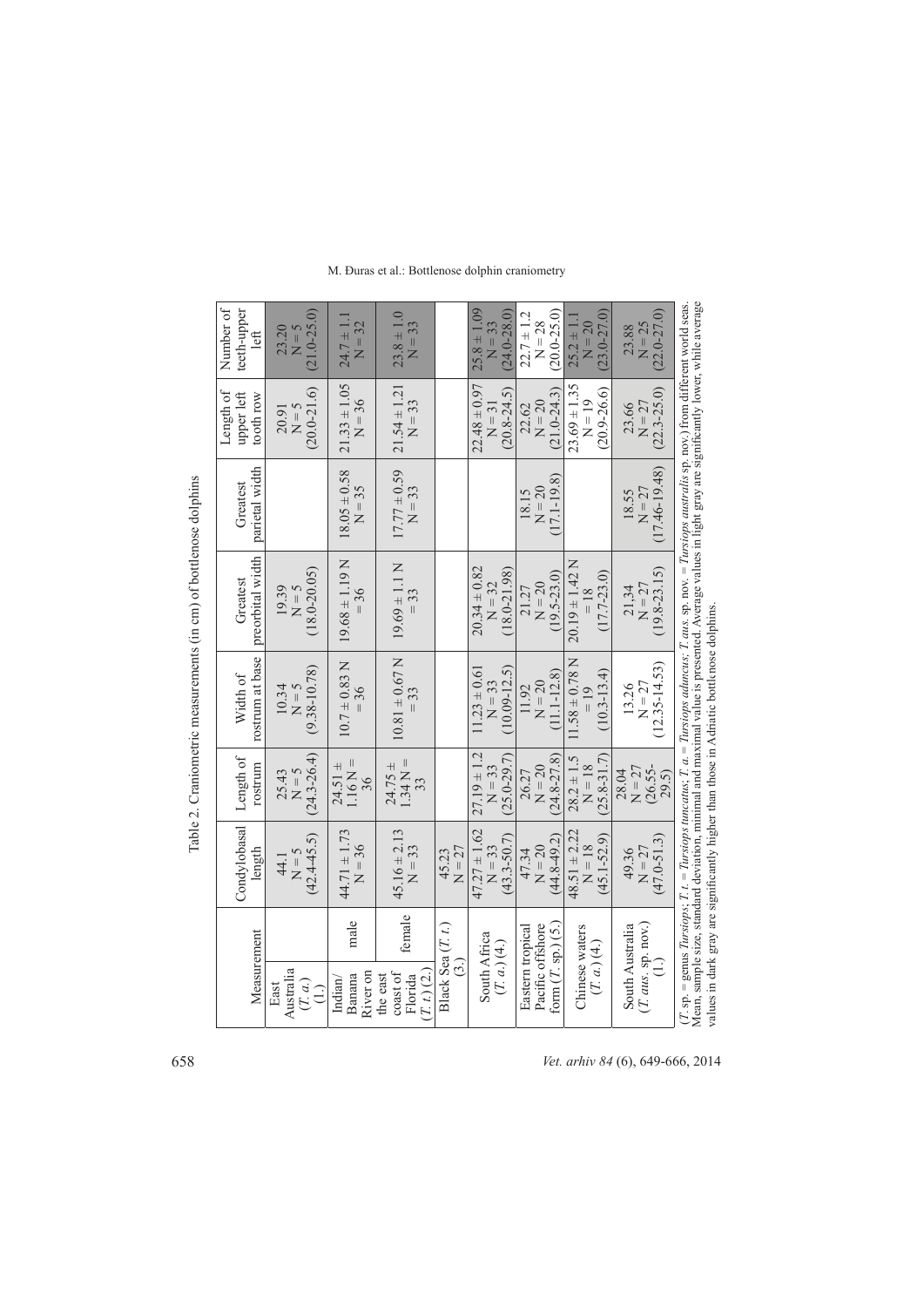| $(21.0 - 25.0)$<br>$22.82 \pm$<br>$N = 28$<br>1.02 | $(21.0 - 27.0)$<br>$23.9 \pm 1.4$<br>$N = 54$                | $(22.0 - 25.0)$<br>$N = 12$<br>23.6                           | $(17.0 - 26.0)$<br>$22.55 \pm$<br>$N = 83$<br>1.38 |                                           | $(20.0 - 25.0)$<br>$21.94 \pm$<br>$N = 18$<br>1.26 | $(19.0 - 25.0)$<br>$22.0 \pm 1.4$<br>$N = 32$             | $(21.0 - 25.0)$<br>$22.08 \pm$<br>$N = 13$<br>1.19 | $(20.0 - 23.0)$<br>$21.2 \pm 1.3$<br>$N = 5$      |
|----------------------------------------------------|--------------------------------------------------------------|---------------------------------------------------------------|----------------------------------------------------|-------------------------------------------|----------------------------------------------------|-----------------------------------------------------------|----------------------------------------------------|---------------------------------------------------|
| $23.64 \pm 1.06$<br>(21.7.25.9)<br>$N = 28$        | $24.36 \pm 2.05$<br>$(17.2 - 27.8)$<br>$N = 49$              | $(21.8 - 27.3)$<br>$N = 11$<br>24.05                          | $24.22 \pm 1.33$<br>$(20.1 - 27)$<br>$N = 86$      |                                           | $24.58 \pm 0.97$<br>$(22.9 - 27.0)$<br>$N = 19$    | $24.95 \pm 1.11$<br>$(23.0 - 27.5)$<br>$N = 28$           | $(23.5 - 26.7)$<br>$24.9 \pm 0.91$<br>$N = 13$     | $25.08 \pm 0.85$<br>$(23.7 - 25.9)$<br>$N = 5$    |
| $19.53 \pm 1.12$<br>$(18.0 - 22.83)$<br>$N = 30$   |                                                              | $(16.8 - 19.4)$<br>$N = 12$<br>18.29                          | $21.0 \pm 1.0$<br>$(18.8 - 25)$<br>$N = 92$        |                                           | $21.24 \pm 0.89$<br>$(19.9 - 22.8)$<br>$N = 19$    | $19.02 \pm 0.64$<br>$(19.2 - 21.1)$<br>$N = 28$           | $19.66 \pm 3.26$<br>$(8.6 - 21.5)$<br>$N = 14$     | $21.6 \pm 0.75$<br>$(20.5 - 22.3)$<br>$N = 6$     |
| $21.54 \pm 1.03$<br>$(20.1 - 24.1)$<br>$N = 29$    | $23.18 \pm 1.86$ N<br>$(17.2 - 26.3)$<br>$= 49$              | $(21.6 - 27.2)$<br>$N = 12$<br>23.02                          | $22.91 \pm 1.16$<br>$(19.0 - 25.4)$<br>$N = 93$    |                                           | $23.46 \pm 1.29$<br>$(21.8 - 25.9)$<br>$N = 19$    | $23.64 \pm 1.01$ N<br>$(22.0 - 26.2)$<br>$= 28$           | $21.52 \pm 3.86$<br>$(8.6 - 24.6)$<br>$N = 14$     | $23.45 \pm 0.73$<br>$(22.4 - 24.4)$<br>$N = 6$    |
| $(11.38 - 14.5)$<br>$12.7 \pm 0.68$<br>$N = 30$    | $13.45 \pm 1.12$ N<br>$(9.8 - 15.4)$<br>$= 49$               | $(11.7 - 14.5)$<br>$N = 12$<br>12.81                          | $13.13 \pm 0.82$<br>$(10.5 - 15.2)$<br>$N = 94$    |                                           | $(12.4 - 14 - 9)$<br>$13.82 \pm 0.7$<br>$N = 19$   | $3.66 \pm 0.60$ N<br>$(12.6 - 15.1)$<br>$= 28$            | $13.44 \pm 0.71$<br>$(12.3 - 15 - 0)$<br>$N = 14$  | $14.22 \pm 0.42$<br>$(13.5 - 14.8)$<br>$N = 6$    |
| $27.62 \pm 1.2$<br>$(25.5 - 30.3)$<br>$N = 29$     | $20.4 - 32.0$<br>$2.34 N =$<br>$28.38 \pm$<br>$\frac{49}{5}$ | $(25.1 - 29.7)$<br>$27.48$<br>N = 12                          | $(24.1 - 31.8)$<br>$29.00 +$<br>$N = 86$<br>1.48   |                                           | $(27.1 - 32.5)$<br>$29.23 +$<br>$N = 19$<br>1.21   | $(26.6 - 30.9)$<br>$1.22 N =$<br>$28.31 \pm$<br>28        | $(27.3 - 31.5)$<br>$29.19 \pm$<br>$N = 14$<br>1.04 | $(28.2 - 30.9)$<br>$29.78 \pm$<br>$N = 5$<br>1.02 |
| $49.7 \pm 1.88$ N<br>$(46.8 - 54.0)$<br>$= 40$     | $50.62 \pm 3.33$<br>$(39.4 - 56.1)$<br>$N = 50$              | $(47.6 - 57.0)$<br>$N = 12$<br>50.72                          | $51.54 \pm 2.04$<br>$(45.3 - 56.0)$<br>$N = 84$    | $N = 18$<br>52.03                         | $52.08 \pm 1.57$<br>$(50.1 - 55.5)$<br>$N = 19$    | $52.09 \pm 1.53$<br>$(49.7 - 55.6)$<br>$N = 28$           | $52.21 \pm 1.55$<br>$(50.5 - 50.4)$<br>$N = 14$    | $52.52 \pm 1.12$<br>$(51.0 - 54.0)$<br>$N = 5$    |
| Israeli coast (T. t.)<br>$\rm\acute{e}$            | Chinese waters<br>$(T, t)$ $(4)$                             | Northern temperate<br>form $(T, sp.)(5.)$<br>Pacific offshore | Croatian Adriatic<br>(T, t.)<br>coast              | Mediterranean<br>$(T, t)$ (3.)<br>Western | Eastern Italy<br>$(T, t)$ (6.)                     | $\cos \alpha$ form $(T$ .<br>Eastern Pacific<br>sp.) (5.) | Western Italy<br>(T. t.)(6.)                       | Mediterranean<br>$(T, t)$ (6.)<br>Spanish         |

M. Đuras et al.: Bottlenose dolphin craniometry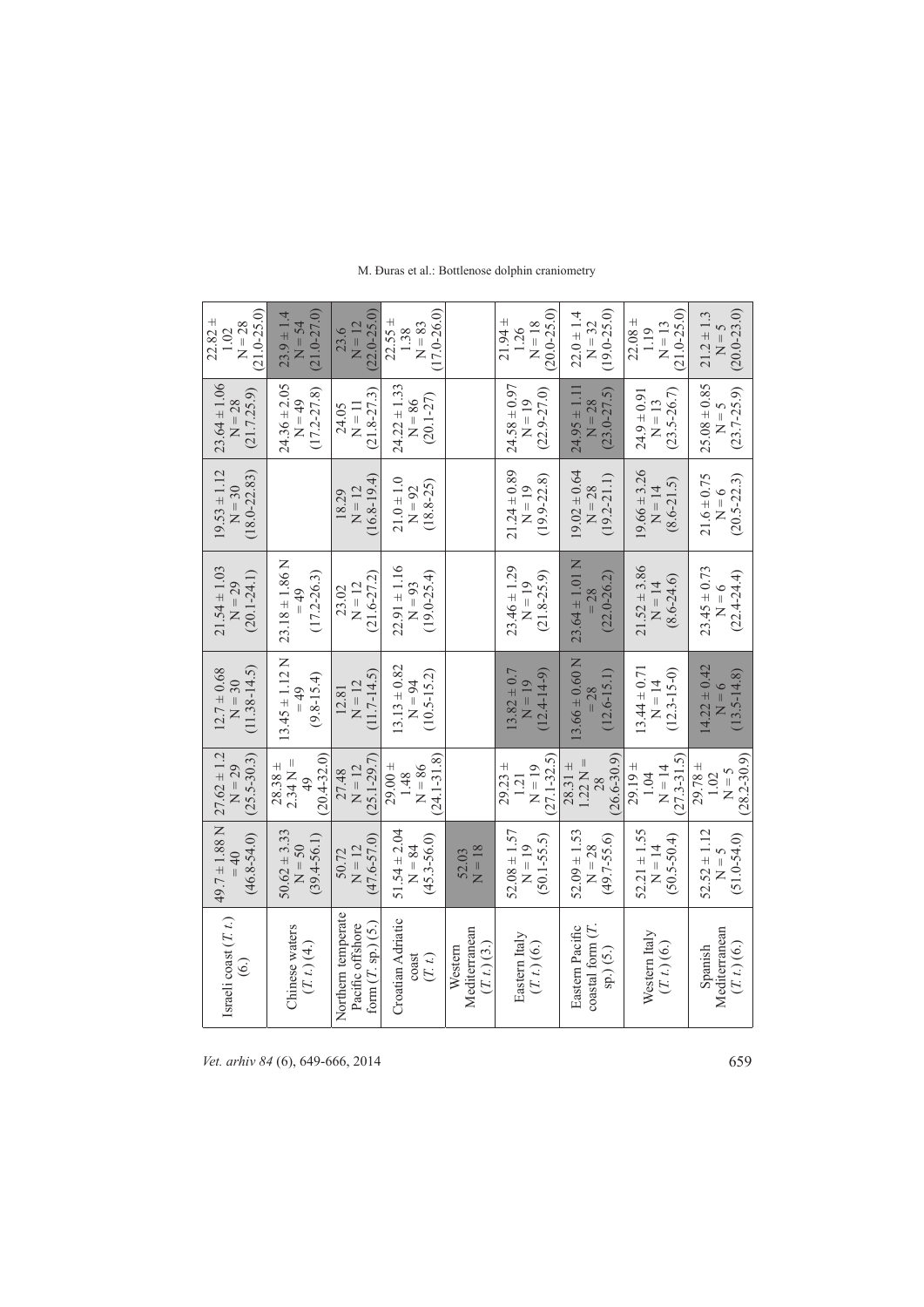|                                          |                                                |                                                                                                                                                                                                                                               | Table 2. (continued)                            |                                                  |                                               |                                                  |                                                           |
|------------------------------------------|------------------------------------------------|-----------------------------------------------------------------------------------------------------------------------------------------------------------------------------------------------------------------------------------------------|-------------------------------------------------|--------------------------------------------------|-----------------------------------------------|--------------------------------------------------|-----------------------------------------------------------|
|                                          | Condylobasal                                   | Length of                                                                                                                                                                                                                                     | rostrum at<br>Width of                          | preorbital<br>Greatest                           | Greatest                                      | Length of<br>upper left                          | Number of<br>teeth-upper                                  |
| Measurement                              | length                                         | rostrum                                                                                                                                                                                                                                       | base                                            | width                                            | parietal width                                | tooth row                                        | left                                                      |
| South Australia<br>$(T, t)$ (1.)         | $50.55 - 54.7$<br>$N = 13$<br>52.79            | $(29.15 - 32.6)$<br>$N = 13$<br>30.37                                                                                                                                                                                                         | $(13.63 - 15.89)$<br>$N = 13$<br>14.31          | $(22.4 - 25.1)$<br>$N = 13$<br>23.76             | $(18.16 - 19.63)$<br>$N = 13$<br>19.02        | $(24.0 - 26.7)$<br>$N = 13$<br>25.31             | $(20.0 - 26.0)$<br>23.36<br>$\overline{I} = \overline{I}$ |
| Eastern North<br>(T, t) (3.)<br>Atlantic | $N = 18$<br>53.74                              |                                                                                                                                                                                                                                               |                                                 |                                                  |                                               |                                                  |                                                           |
| <b>British</b> shores<br>(T, t) (7.)     | $54.1 \pm 1.94$ N<br>$(50.0 - 57.5)$<br>$= 17$ |                                                                                                                                                                                                                                               |                                                 |                                                  |                                               |                                                  |                                                           |
| South Africa (T.<br>$t)$ (4.)            | $54.58 \pm 2.62$<br>$(50.4 - 57.8)$<br>$N = 9$ | $(28.32 - 33.46)$<br>$30.91 \pm 1.8$<br>$N = 9$                                                                                                                                                                                               | $14.28 \pm 1.08$<br>$(12.7 - 15.78)$<br>$N = 9$ | $(22.98 - 27.69)$<br>$25.34 \pm 1.56$<br>$N = 9$ |                                               | $(15.40 - 27.69)$<br>$24.24 \pm 4.58$<br>$N = 6$ | $24.2 \pm 0.67$<br>$(23.0 - 25.0)$<br>$N = 9$             |
| North Sea (T.<br>t. (8.)                 | $55.4 \pm 1.0$ N<br>$(54.0 - 57.3)$<br>$= 34$  | $30.9 \pm 0.8$ N<br>$(29.7 - 32.4)$<br>$= 34$                                                                                                                                                                                                 | $(14.0 - 16.5)$<br>$15.5 \pm 0.6$<br>$N = 34$   |                                                  | $22.0 \pm 0.8$ N<br>$(20.4 - 23.7)$<br>$= 34$ |                                                  | $24.0 \pm 1.6$ N<br>$(19.0 - 28.0)$<br>$=50$              |
| North-west<br>(T. t. (8.))<br>Africa     | $56.9 \pm 1.7$ N<br>$(54.0 - 61.0)$            | $33.2 \pm 1.2$ N<br>$(30.8 - 36.2)$                                                                                                                                                                                                           | $(12.4 - 15.4)$<br>$13.7 \pm 0.7$<br>$N = 52$   |                                                  | $19.0\pm0.8$ N<br>$(17.3 - 20.8)$<br>$= 52$   |                                                  | $23.0 \pm 1.2$ N<br>$(20.0 - 27.0)$<br>$=52$              |
|                                          |                                                | Source of data: (1, ) CHARLTON-ROBB et al. (2011), (2, ) HERSH et al. (1990), (3, ) VIAUD-MARTINEZ et al. (2008), (4, ) WANG et al. (2000),<br>(5.) WALKER (1981), (6.) SHARIR et al. (2011), (7.) ROSS (1977), (8.) ROBINEAU and VELY (1997) |                                                 |                                                  |                                               |                                                  |                                                           |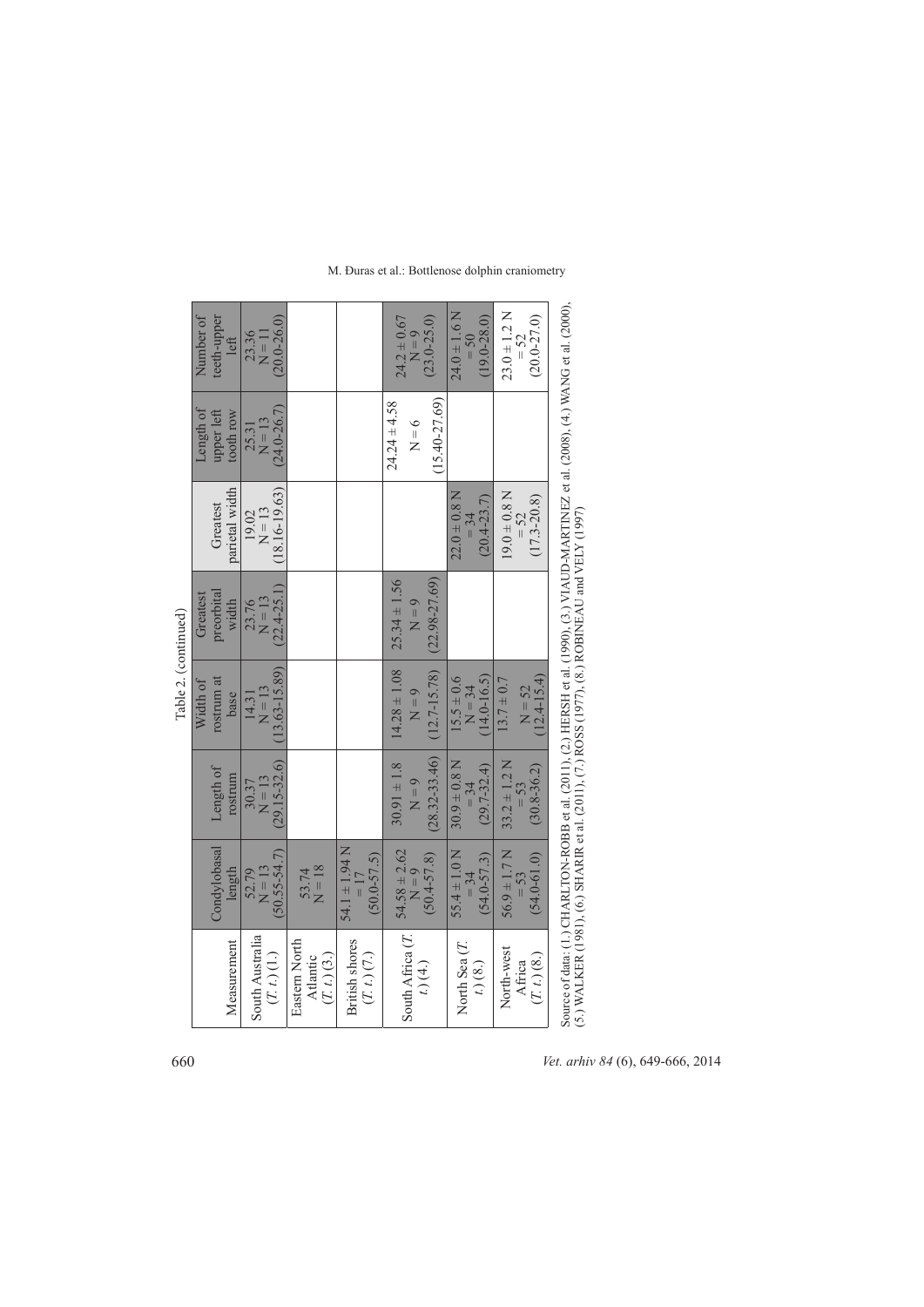A clear distinction between the Adriatic bottlenose dolphin and *T. aduncus* is observed. The skull of *T. aduncus* is shorter and has a shorter rostrum, although the number of teeth is higher. Expectedly, the newly proposed burrunan dolphins *(T. australis* sp. nov.) and the Adriatic population differ in all measurements, except in the width of the rostrum at base. Burrunan dolphins have a smaller and narrower skull and shorter rostrum with a higher number of teeth. Black Sea bottlenose dolphins have a significantly smaller condylobasal length than Adriatic bottlenose dolphins. Smaller skulls (in length and width) appear in bottlenose dolphins from the Israeli coast. Florida, and in offshore animals from the Pacific. Although their skull appears smaller, the number of teeth is significantly higher than in Adriatic bottlenose dolphins. The bottlenose dolphin population from Chinese waters shows a smaller condylobasal length, but the values of skull widths do not differ significantly from Adriatic specimens.

Similar craniometric values to those observed in Adriatic specimens can be found in populations from Italian waters and the Spanish Mediterranean. Higher craniometric values than those identified in Adriatic bottlenose dolphins appear in more distinct populations from higher latitudes. Namely, bottlenose dolphin populations from Australian waters, the eastern North Atlantic, British shores and the North Sea, and south and north-west African waters have significantly longer and wider skulls with a higher number of teeth.

#### **Discussion iscussion**

Despite the cosmopolitan distribution of the bottlenose dolphin and intensive research concerning this species, there are still gaps in the knowledge of its morphotypes, sexual dimorphism and overall geographical variations. Systematic morphometrical studies have only been conducted only on a few populations. Frequently, only the main morphometric measurements, i.e. the total body length, condylobasal length, the parietal width of the skull and teeth count are published. Beside this, sexual dimorphism analyzes are underrepresented.

Although the bottlenose dolphin does not bear distinct morphological characters for differentiation between the sexes, many authors agree that the male bottlenose dolphin is larger in size than the female (NISHIWAKI, 1972; LEATHERWOOD and REEVES, 1983; LEATHERWOOD et al., 1988; COCKCROFT and ROSS, 1990; JEFFERSON et al., 1993; READ et al., 1993; TOLLEY et al., 1995; REEVES et al., 2002; STOLEN et al., 2002). Our results support these findings. The mean total body length of cranially mature Adriatic bottlenose dolphin males is 3.3% (9.14 cm) longer than that of females. Additionally, their mean body mass is  $11.8\%$  (24.22 kg) greater than that of females. Contrary, HERSH et al. (1990) did not found any significant difference in the total body length of female and male bottlenose dolphins from eastern Florida. Detailed external body morphometry showed some further differences between the sexes of the bottlenose dolphin. Namely, TOLLEY et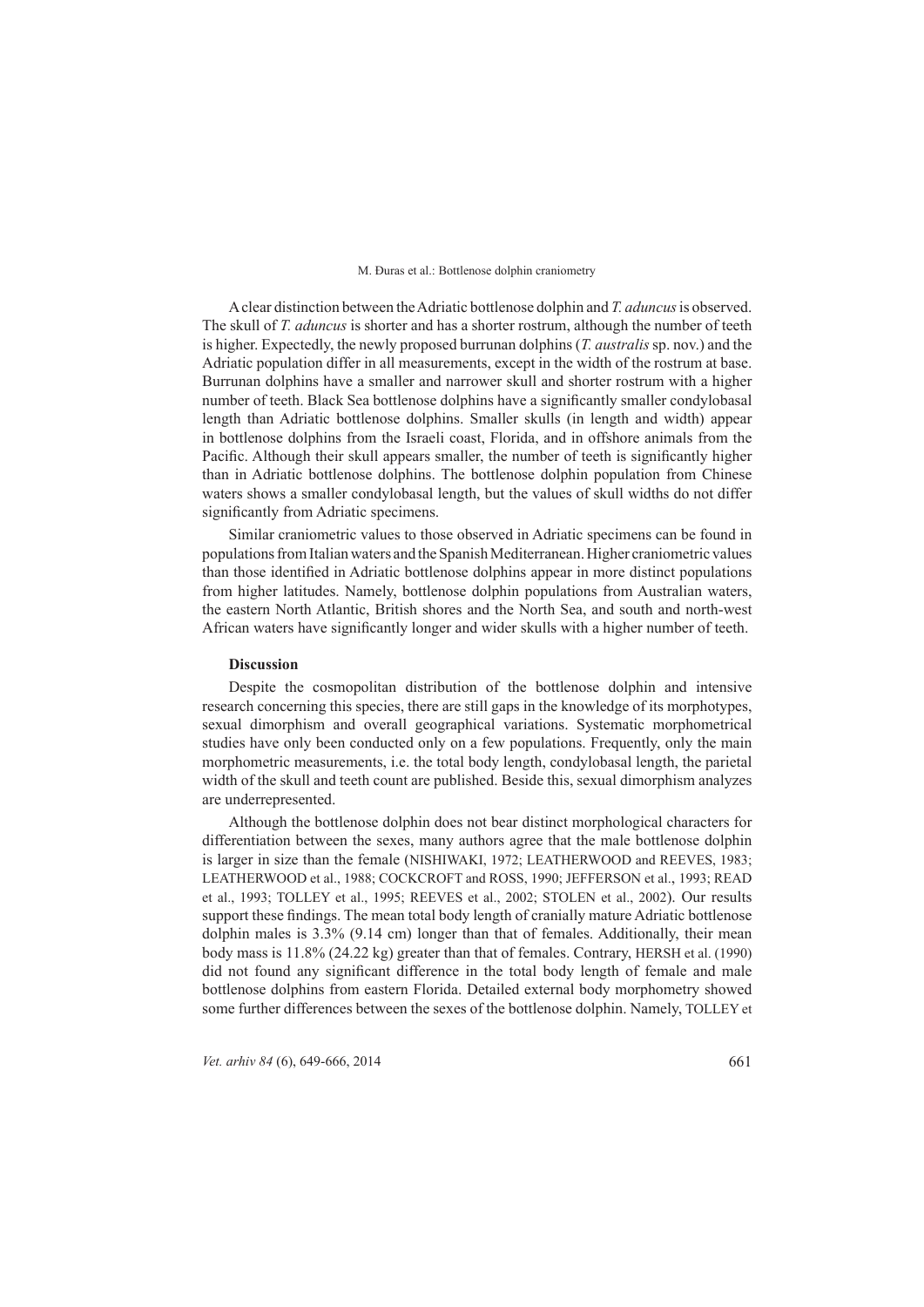al. (1995) examined external sexual dimorphism of the bottlenose dolphin and concluded that males are significantly larger in 20 external body measurements. Concerning the skull, our study showed that out of 53 measurements, 19 were significantly larger in males than females. HERSH et al. (1990) determined that male bottlenose dolphins from the Atlantic coast of Florida have on average more teeth than females in all four jaws, but other cranial measurements were not significantly different between the sexes. Another study on Florida bottlenose dolphins (TURNER and WORTHY, 2003) again failed to identify significant sexual dimorphism in this population, in contrast to the adjoining Texas population, where sexual dimorphism was well pronounced (TURNER and WORTHY, 2003).

During the last decades a revision of the genus Tursiops clarified the long-lasting presence of numerous species and subspecies. A clear distinction was proven, at different levels, only between two groups of Tursiops specimens and grouped them into two species, *T. truncatus* and *T. aduncus*. In general, *T. aduncus* is smaller and less robust, with a longer, more slender beak, usually has more teeth, a less convex melon and proportionally larger dorsal fin and flippers (PERRIN et al., 2007). In contrast, *T. truncatus* is generally larger, has a wide head and body, a short stubby beak, long flippers and a moderately tall, falcate dorsal fin. It has a marked crease between the melon and the beak (REEVES et al., 2002). Interestingly, morphotype diversity found by craniometry is to a certain extent supported by genetics. The new proposed species *T. australis* sp. nov. significantly differs from *T. truncatus* in two mtDNA gene regions, the cytochrome b region and the control region, suggesting complete reproductive isolation (CHARLTON-ROBB et al., 2011). Comparison of nuclear and mtDNA markers reveal diversity between *T. truncatus* and *T. aduncus* from many geographic regions (HOELZEL et al., 1998; WANG et al., 1999; NATOLI et al., 2004). Craniometric differences between Adriatic bottlenose dolphins found in this investigation and specimens of *T. aduncus* from Chinese and South African waters are specially pronounced corroborating the morphological distinction between *T. truncatus* and *T. aduncus*. The Adriatic bottlenose dolphin significantly differs from the Australian burrunan dolphin in six of seven compared measurements. Similar morphometrical comparisons to other world populations should be conducted to complete the morphological research of the newly proposed species.

Bottlenose dolphins from the Black Sea were found to be genetically distinct from the rest of the Mediterranean population (VIAUD-MARTINEZ et al., 2008), while population structuring among Black Sea, eastern Mediterranean (Israel, Ionian Sea and Adriatic Sea), western Mediterranean (Tyrrhenian Sea, Spain and Algeria) and eastern North Atlantic populations was found, with boundaries that coincided with transitions between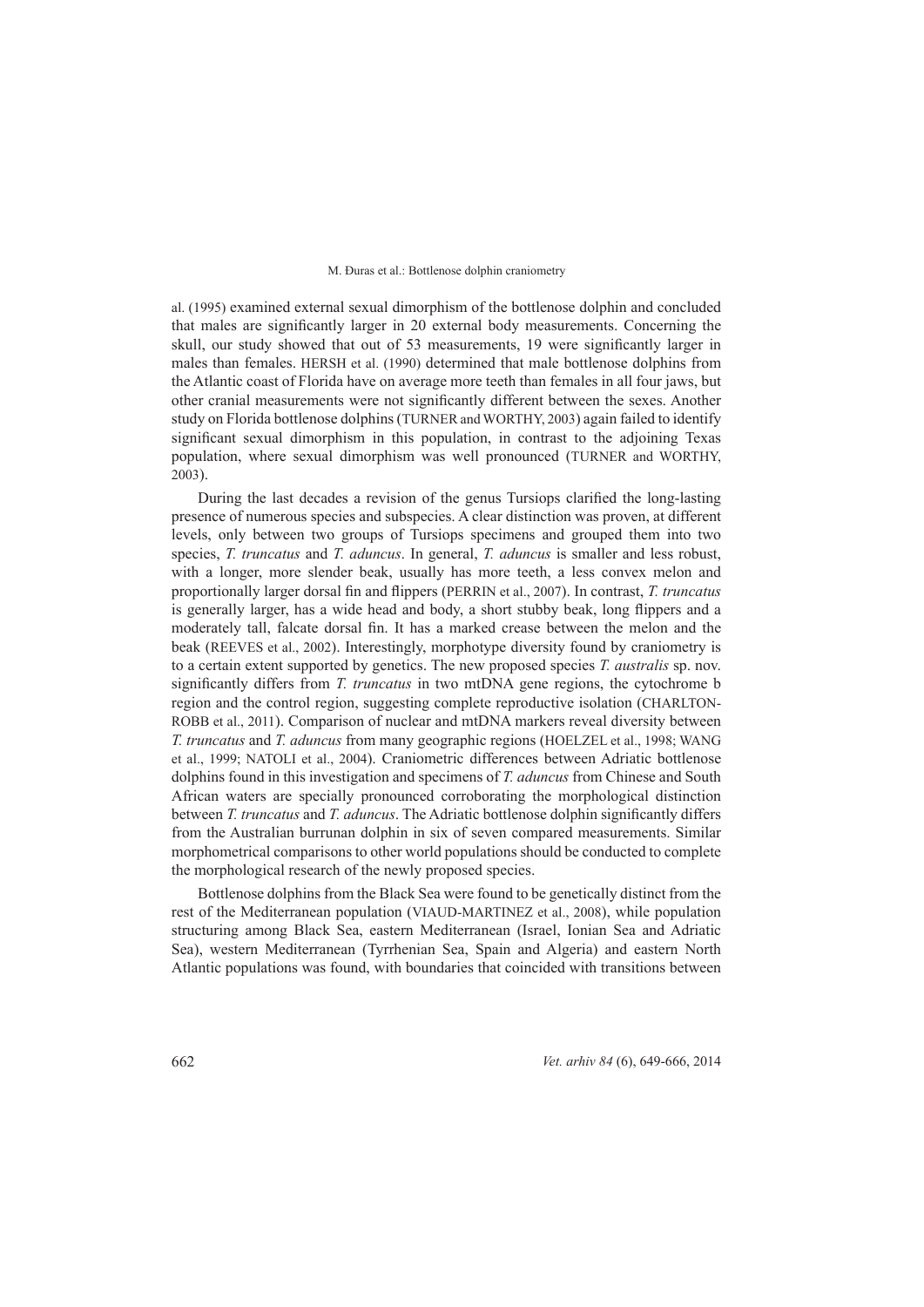habitat regions (NATOLI et al., 2005). Comparison of morphometrical values between Adriatic bottlenose dolphins and populations from other seas confirms geographical polymorphism within the species *T. truncatus*. Differences are present in body length and mass, but also at the level of fine structures of the skull. Maximum-length data for the bottlenose dolphin indicate that the Black Sea bottlenose dolphins are smaller than the North Atlantic, while the Mediterranean bottlenose dolphins are intermediate in size (PERRIN, 1984). Diverse factors affect overall body size. One of them is surface water temperature, which is thought to be inversely correlated with the body size of bottlenose dolphin (ROSS and COCKCROFT, 1990). This is consistent with Bergmann's rule stating that populations and species from cooler climates tend to be larger than conspecifics and congeners from warmer climates (MEIRI and DAYAN, 2003). DI-MÉGLIO et al. (1996) speculated that the larger body size of the Atlantic compared to the Mediterranean striped dolphins *(Stenella ceruleoalba)* could be explained by Bergmann's rule, as the Atlantic minimum sea temperatures are lower than the Mediterranean. Our study showed that skull size is also consistent with the Bergmann's rule, since larger skulls are found in colder waters, while smaller skulls are found in populations from temperate and tropical seas (Fig. 2). However, the body and skull size could also depend on other factors, such as the environment's productivity, which is indirectly affected by sea temperatures (DI-MÉGLIO et al. 1996). Further studies have to be implemented to detect factors which cause similarities or differences between morphotypes, especially similarities in morphotypes from distinct geographical regions. Our study presents referent craniometrical values for the Adriatic bottlenose dolphin, and should be used when implementing morphometry in population conservation.



Fig. 2. Overall skull dimensions of European bottlenose dolphin *(Tursiops tuncatus*) populations compared to Adriatic specimens (blue - larger, red - equal size, yellow - smaller).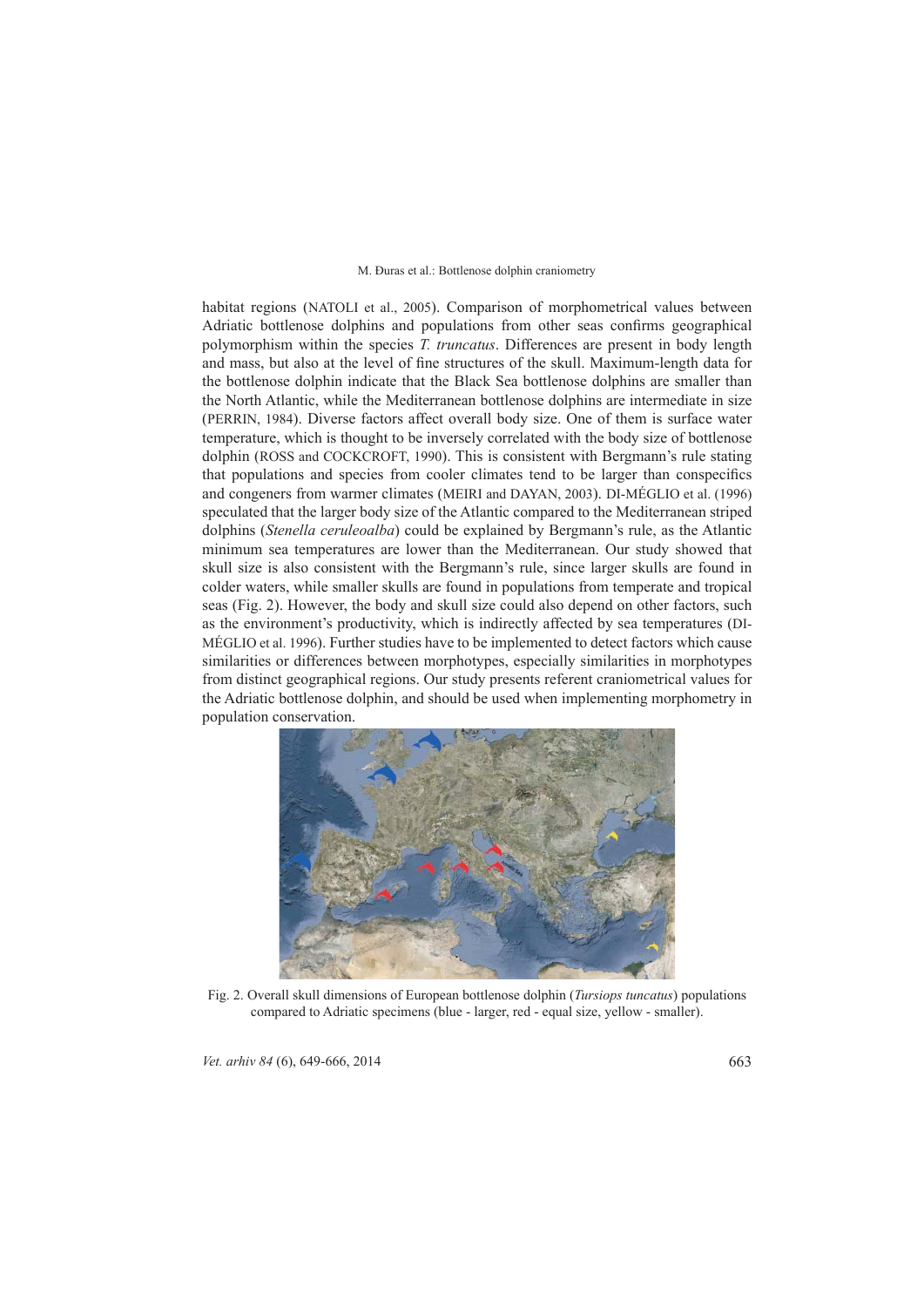### **Acknowledgements**

We dedicate this work to our esteemed Professor Hrvoje Gomerčić. This research was carried out under annual permits of Croatian authorities. Funding for this study was provided by the Ministry of Science, Education and Sport of Republic of Croatia (Project No. 053-0533406-3640) and Gesellschaft zur Rettung der Delphine, Munich, Germany.

### **References eferences**

- CHARLTON-ROBB, K., L. GERSHWIN, R. THOMPSON, J. AUSTIN, K. OWEN, S. McKECHNIE (2011): A new dolphin species, the burrunan dolphin *Tursiops australis* sp. nov., endemic to Southern Australian coastal waters. PLos ONE 6 e24047, 1-17.
- COCKCROFT, V. G., G. J. B. ROSS (1990): Age, growth and reproduction of bottlenose dolphins *Tursiops truncatus* from the East coast of Southern Africa. Fish. Bull. 88, 289-302.
- DI-MÉGLIO, N., R. ROMERO-ALVAREZ, A. COLLET (1996): Growth comparison in striped dolphins, Stenella ceruleoalba, from the Atlantic and Mediterranean coasts of France. Aquat. Mamm. 22, 11-21.
- ĐURAS GOMERČIĆ, M. (2006): Growth, sexual dimorphism and morphometrical characteristics of the botttlenose dolphin (*Tursiops truncatus* Montagu, 1821) from the Adriatic Sea (in Croatian). PhD Thesis, Faculty of Veterinary Medicine University of Zagreb, Zagreb, Croatia.
- GALOV, A., I. KOCIJAN, G. LAUC, M. ĐURAS GOMERČIĆ, T. GOMERČIĆ, H. ARBANASIĆ, Z. ŠATOVIĆ, B. ŠEOL, S. VUKOVIĆ, H. GOMERČIĆ (2011): High genetic diversity and possible evidence of a recent bottleneck in Adriatic bottlenose dolphins (Tursiops tuncatus). Mamm. Biol. 76, 339-344.
- HERSH, S. L., D. K. ODELL, E. D. ASPER (1990): Sexual dimorphism in bottlenose dolphins from the East coast of Florida. Mar. Mamm. Sci. 6, 305-317.
- HOELZEL, A. R., C. W. POTTER, P. B. BEST (1998): Genetic differentiation between parapatric "nearshore" and "offshore" populations of the botllenose dolphin. Proc. R. Soc. 265, 1177-1183.
- HOHN, A. A., M. D. SCOTT, R. S. WELLS, J. C. SWEENEY, A. B. IRVINE (1989): Growth layers in teeth from known-age, free-ranging bottlenose dolphins. Mar. Mamm. Sci. 5, 315-342.
- JEFFERSON, T. A., S. LEATHERWOOD, M. A. WEBBER (1993): FAO species identification guide: Marine mammals of the world. United Nations Environment Programme, Food and Agriculture Organization of the United Nations, Rome, pp. 320.
- LEATHERWOOD, S., R. R. REEVES (1983): The Sierra Club handbook of whales and dolphins. Sierra Club Books, San Francisco, pp. 302.
- LEATHERWOOD, S., R. R. REEVES, W. F. PERRIN, W. E. EVANS (1988): Whales, dolphins and porpoises of the Eastern North Pacific and adjacent Arctic waters. Dover Publications, Inc., New York, pp. 245.
- LIEBIG P. M., T. A. TAYLOR, K. W. FLESSA (2003): Bones on the beach: marine mammal taphonomy of the Colorado Delta, Mexico. Palaios 18, 168-175.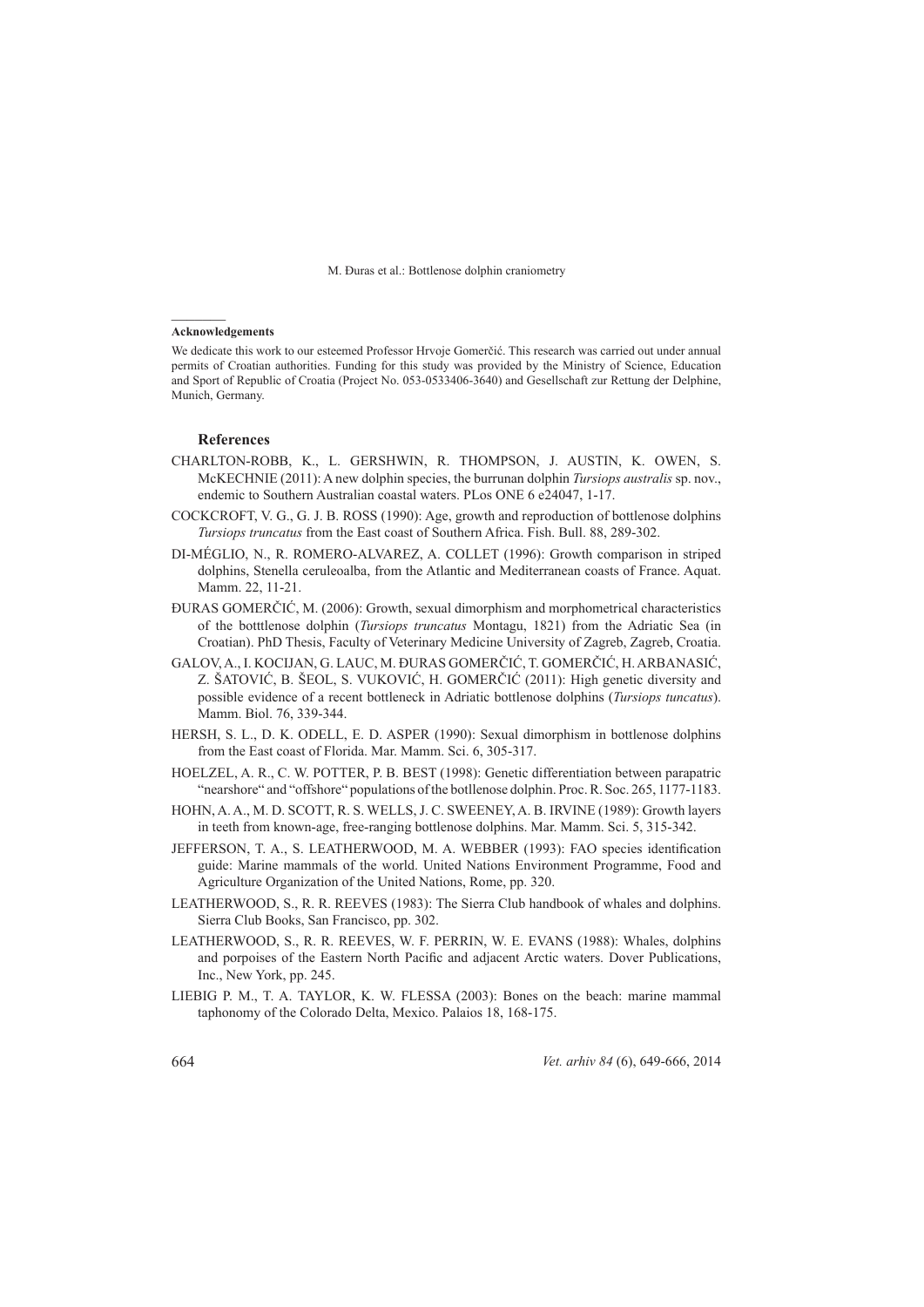- MEAD, J. G., C. W. POTTER (1990): Natural history of bottlenose dolphins along the central Atlantic coast of the United States. In: The Bottlenose Dolphin (Leatherwood, S., R. R. Reeves, Eds), Academic Press, New York, pp. 165-193.
- MEIRI, S., T. DAYAN (2003): On the validity of Bergmann's rule. J. Biogeogr. 30, 331-351.
- NATOLI, A., V. M. PEDDEMORS, A. R. HOELZEL (2004): Population structure and speciation in the genus Tursiops based on microsatellite and mitochondrial DNA analyses. J. Evolution. Biol. 17, 363-375.
- NATOLI, A., A. BIRKUN, A. AGUILAR, A. LOPEZ, A. R. HOELZEL (2005): Habitat structure and the dispersal of male and female bottlenose dolphins (*Turiops truncatus*). Proc. R. Soc. 272, 1217-1226.
- NISHIWAKI, M. (1972): General Biology. In: Mammals of the Sea. Biology and Medicine. (Ridgway, S. H., Ed.), C. C. Thomas Publisher, Springfield, USA, pp. 3-204.
- PERRIN, W. (1975): Variation of spotted and spinner porpoise (genus *Stenella*) in the eastern tropical Pacific and Hawaii. University of California Press, San Diego, pp. 206.
- PERRIN, W. F. (1984): Patterns of geographical variation in small cetaceans. Acta Zool. Fenn. 172, 137-140.
- PERRIN, W. F., J. E. HEYNING (1993): Rostral fusion as a criterion of cranial maturity in the common dolphin, *Delphinus delphis*. Mar. Mamm. Sci. 9, 195-197.
- PERRIN, W. F., K. M: ROBERTSON, P. J. H. van BREE, J. G. MEAD (2007): Cranial description and genetic identity of the holotype specimen of *Tursiops aduncus (Ehrenberg, 1832)*. Mar. Mamm. Sci. 23, 343-357.
- READ, A. J., R. S. WELLS, A. A. HOHN, M. D. SCOTT (1993): Patterns of growth in wild bottlenose dolphins, *Tursiops truncatus*. J. Zool. Lond. 231, 107-123.
- REEVES, R. R., B. S. STEWART, P. J. CLAPHAM, J. A. POWELL (2002): Guide to Marine Mammals of the World. National Audubon Society, New York, pp. 528.
- RICE, D. W. (1998): Marine Mammals of the World: Systematics and Distribution. The Society for Marine Mammalogy, Lawrence, Kansas, pp. 231.
- ROBINEAU, D., M. VELY (1997): Données préliminaires (taille corporelle, craniométrie) sur le grand dauphin (*Tursiops truncatus*) des côtes d'Afrique du nord-ouest (Mauritanie, Sénégal). Mammalia 61, 443-448.
- ROSS, G. J. B. (1977): The taxonomy of bottlenosed dolphins Tursiops species in South African waters, with notes on their biology. Ann. Cape Prov. Mus. (nat. Hist.) 11, 135-194
- ROSS, G. J. B., V. G. COCKCROFT (1990): Comments on the Australian bottlenose dolphins and taxonomic status of *Tursiops aduncus* (Ehrenberg, 1832). In: The Bottlenose Dolphin (Leatherwood, S., R. R. Reeves, Eds), Academic Press, New York, pp. 101-128.
- SHARIR, Y., D. KEREM, P. GOL'DIN, E. SPANIER (2011): Small size in the common bottlenose dolphin *Tursiops truncatus* in the eastern Mediterranean: a possible case of Levantine nanism. Mar. Ecol. Prog. Ser. 438, 241-251.
- SLOOTEN, E. (1991): Age, growth, and reproduction in Hector's dolphins. Can. J. Zool. 69, 1689-1700.